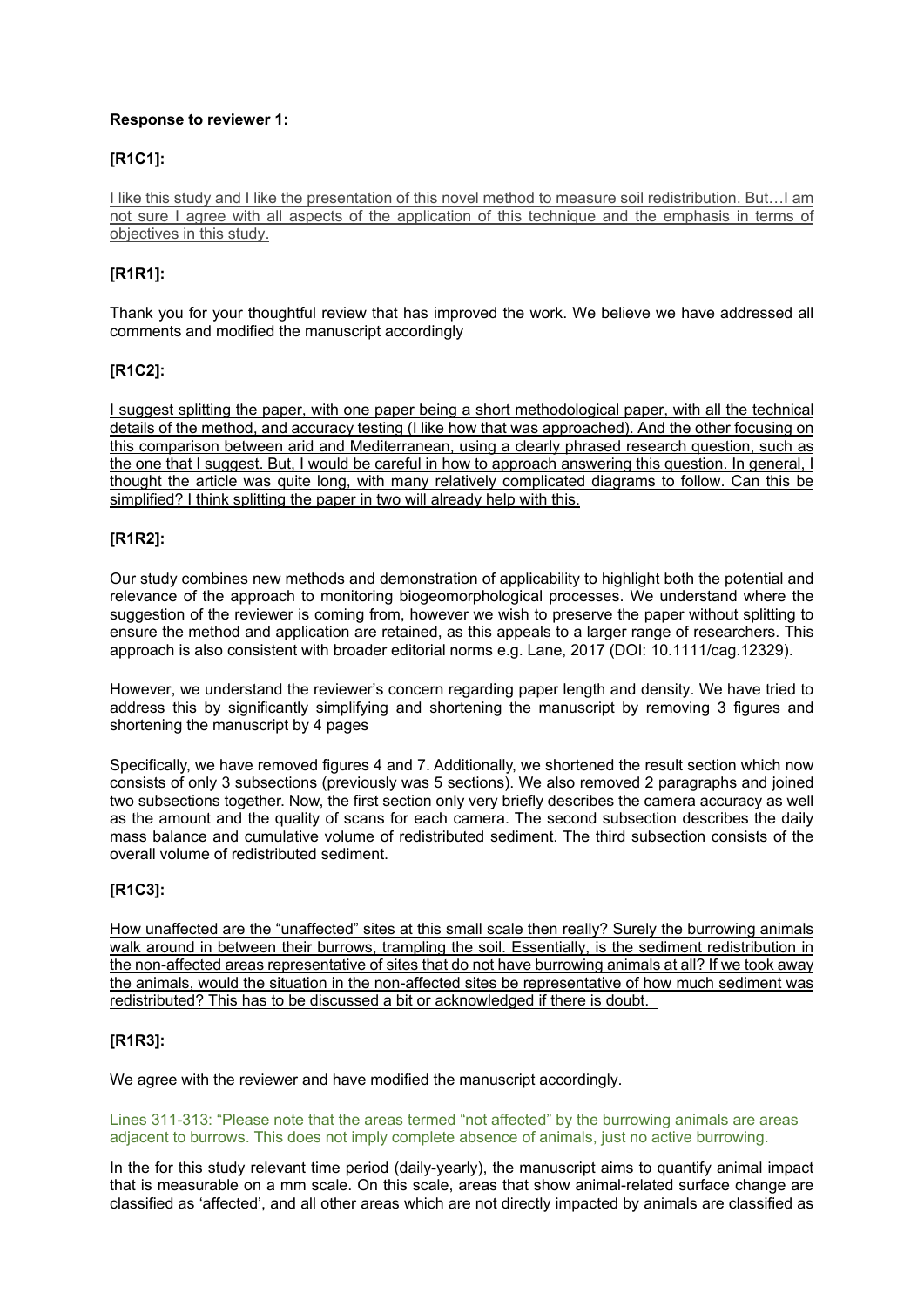'unaffected'. These are defined in lines 273-281 as follows: "The affected areas included three subareas: (i) mound (M), (ii) entrance (E) and (iii) burrow roof (R). "Mound" describes the sediment excavated by the animal while digging the burrow. "Entrance" describes the entry to the animal burrow up to the depth possible to obtain via the camera. "Burrow roof" describes the part of the sediment above and uphill the burrow entrance (Bancroft et al. 2004). The remaining surface within the camera's FOV, which shows no surface change due to animal impact, was classified as not affected (N) by the burrowing animal during the creation of its burrow. After this short description, we use 'unaffected' and 'affected' throughout the manuscript instead of '(un)affected by burrowing animals' to ensure the readability of the manuscript. We have now clarified the reasoning behind the set-up of our study:

# **[R1C4]:**

In terms of the temporal upscaling (from seven months to a year), I am also not convinced. Burrowing animals do not continue burrowing at the same pace. And presumably the authors did not catch the burrowers right in the beginning, when the burrowing first started and was at its fastest. I was also missing information on who these burrowers are. What sort of animals are we talking about? This would influence how realistic upscaling is. Again, I also don't think they need to upscale temporally to compare the two systems.

# **[R1R4]:**

Thank you for this comment. All burrowing animals present at our sites are listed in the section below.

Lines 150-153: "Among the most common vertebrate burrowing animals in PdA are carnivores *(Lycalopex culpaeus, Lycalopex griseus),* marsupials and rodents *(Phyllotis xanthopygus, Phyllotis limatus, Abrothrix andinus)* (Jimenez et al. 1992; Cerqueira 1985). In LC these are rodents *(Octodon degus, Rattus norvegicus and Phyllotis darwini)* and carnivores *(Lycalopex griseus)* (Muñoz-Pedreros et al. 2018)."

Secondly, with regards to the temporal upscaling, we now included the calculated sediment redistribution for the period of 7 months into the manuscript (Table A4, lines 667-671, see below). However, to enable comparability of our study with all other studies in this field of research, we also give the volume of redistributed sediment for the period of one year throughout the manuscript. Please note that this calculation is rather a change of the units of a calculated rate (mm/7 months --> mm/yr) than upscaling, which assumes that the rates are valid over the period without measurement. This is a very common practice that is critical for placing the work in a wider context, but we emphasise the caveat inherent in the assumptions of the timescale change over which the rates are estimated. We are confident in the timescale extrapolation of the rate because:

- i) In contrast to previous studies, our study provides daily data on sediment redistribution which allow a more realistic temporal upscaling than the data sampling with lower frequency.
- ii) All previous studies estimated the volume of redistributed sediment per year, even though the measurements were conducted once a year, and thus completely ignored the ongoing sediment excavation and erosion processes
- iii) Our study was conducted from middle autumn to middle of spring and thus covered exactly half of the vertebrate burrowing season (Romanach et al. 2005), including dry and wet seasons, thus capturing the key cycles of variability.
- iv) One of the main goals of our study is to calculate more precisely the impact of burrowing animals on sediment redistribution than it was done in all previous studies. This is only possible when we compare our results with the results of previous studies. These stated the sediment volume, as already, all presented in  $m^3$  year  $\dot{1}$  regardless the frequency and duration of measurements.
- v) We understand that especially in the arid climate, one would ideally like at least 3 years of data due to the infrequent rainfall. We are not aware of any study which has delivered this type of data. Thus, we believe our far higher frequency measurements provide detailed insights on redistribution processes within the dry periods, which has also never been done before. We included this in the manuscript (Lines 259-260): "The cameras collected the data for the time period of 7 months.
- vi) We also included a short paragraph to make it absolutely clear to the reader that the yearly rates are upscaled values: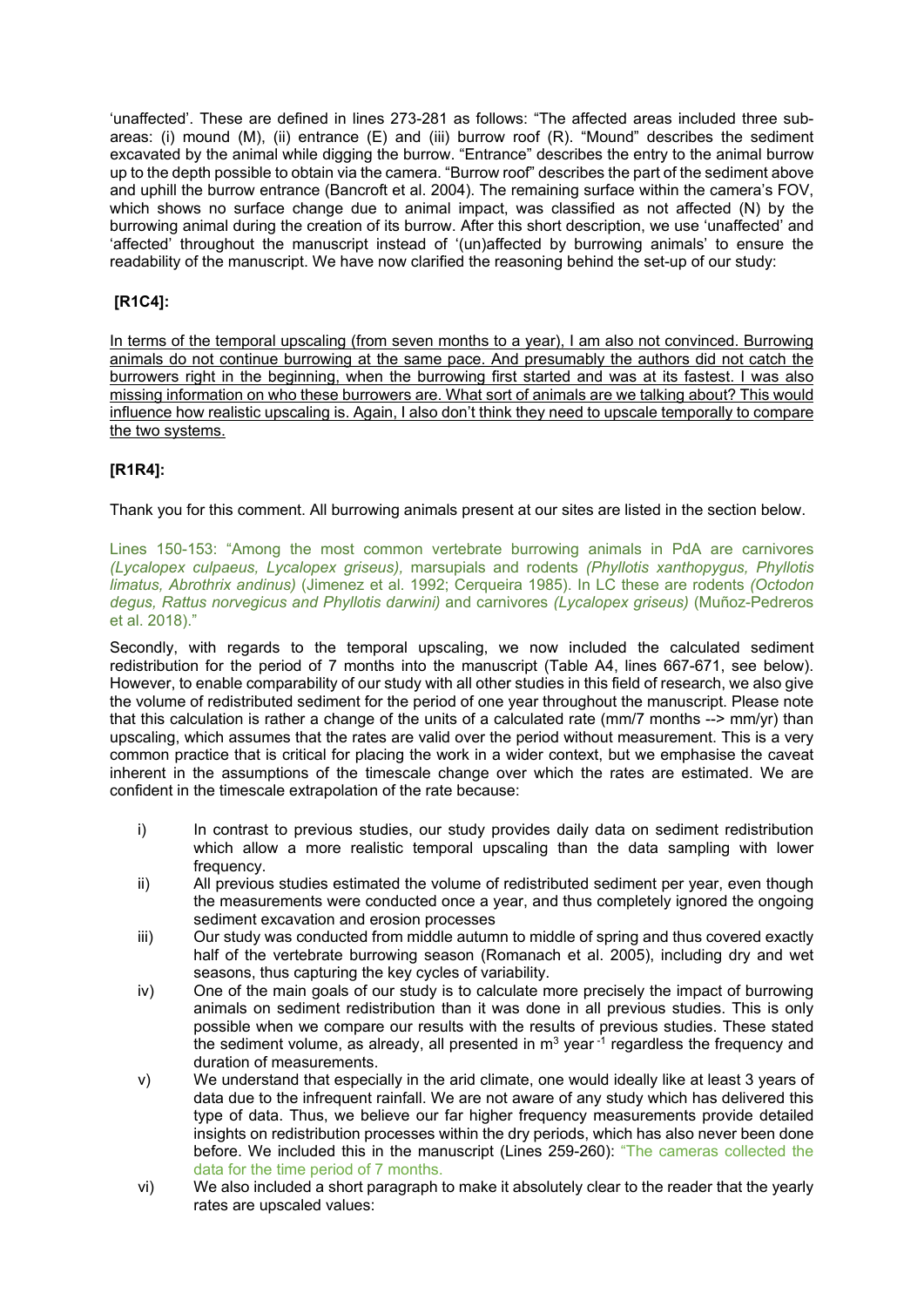Lines 397-398:

"Please note that we used the volume of redistributed sediment monitored for 7 months to calculate the volume of sediment per year."

Lines 667-670:

**Table A4.** Summary of the volume of redistributed sediment for the period of 7 months, according to area and disturbance type. Volexc describes volume of the sediment excavated by the animals. Volaffected describes volume of the sediment redistributed during rainfall events within affected areas. Voladd describes the difference in redistributed sediment volume within affected and not affected area during rainfall.

| <b>Disturbance</b>  | <b>Area</b>        | <b>PdA</b>                                                                           | LC                                                                                                                                        |
|---------------------|--------------------|--------------------------------------------------------------------------------------|-------------------------------------------------------------------------------------------------------------------------------------------|
| <b>Volexc</b>       | Affected<br>area   | 9.57 cm <sup>3</sup> cm <sup>-2</sup> 7 months <sup>-1</sup>                         | 8.53 cm <sup>3</sup> cm <sup>-2</sup> 7 months <sup>-1</sup>                                                                              |
|                     | Per burrow         | burrow <sup>-1</sup><br>$874.22$ cm <sup>3</sup><br>$months-1$                       | 7 715.52 cm <sup>3</sup> burrow <sup>-1</sup> 7 months <sup>-1</sup>                                                                      |
|                     | Hillslope-<br>wide | $0.11 \text{ m}^3 \text{ ha}^{-1}$ 7 months <sup>-1</sup>                            | 0.39 $m^3$ ha <sup>-1</sup> 7 months <sup>-1</sup>                                                                                        |
| <b>VO</b> laffected | Affected<br>area   | $-1.15$ cm <sup>3</sup> cm <sup>-2</sup> 7 months <sup>-1</sup>                      | $-6.09$ cm <sup>3</sup> cm <sup>-2</sup> 7 months <sup>-1</sup>                                                                           |
|                     | Per burrow         |                                                                                      | $-73.71$ cm <sup>3</sup> burrow <sup>-1</sup> 7 months <sup>-</sup> $-511.22$ cm <sup>3</sup> burrow <sup>-1</sup> 7 months <sup>-1</sup> |
|                     | Hillslope-<br>wide | $-0.03$ m <sup>3</sup> ha <sup>-1</sup> 7 months <sup>-1</sup>                       | $-0.28$ m <sup>3</sup> ha <sup>-1</sup> 7 months <sup>-1</sup>                                                                            |
| <b>Voladd</b>       | Affected<br>area   | $-0.69$ cm <sup>3</sup> cm <sup>-2</sup> 7 months <sup>-1</sup>                      | $-4.30$ cm <sup>3</sup> cm <sup>-2</sup> 7 months <sup>-1</sup>                                                                           |
|                     | Per burrow         | $b$ urrow <sup>-1</sup><br>$-28.21$ cm <sup>3</sup><br>$\mathbf{7}$<br>$months^{-1}$ | $-361.20$ cm <sup>3</sup> burrow <sup>-1</sup> 7 months <sup>-1</sup>                                                                     |
|                     | Hillslope-<br>wide | $-0.01$ m <sup>3</sup> ha <sup>-1</sup> 7 months <sup>-1</sup>                       | $-0.2$ m <sup>3</sup> ha <sup>-1</sup> 7 months <sup>-1</sup>                                                                             |

## **[R1C5]:**

How large a "scan" was, i.e. what are they upscaling from? Or how uniform the burrow sizes at any given point in time were? Burrows in the landscape are presumably at different stages of creation – most natural systems are dynamic systems with burrows being created and destroyed by rainfall continuously. What about other non-burrowed features in the landscape? Big rocks or trees etc. Are the scans and the non-burrowed areas within them really representative of the landscape? Can one just upscale from one burrow to a whole slope of burrows? I also don't think it's necessary to upscale to answer the interesting questions in this study. That can be done at the smaller scale of individual burrows and nonburrowed areas

### **[R1R5]:**

Regarding the scan size, this is mentioned in line 285 and is 4  $m<sup>2</sup>$ . The spatial upscaling is based on an earlier, already published manuscipt by Grigusova et al., 2021

(https://doi.org/10.3390/drones5030086), which focuses solely and very detailed on modelling the burrow density using random forest in the same research areas. Based on the earlier estimated amount of burrows per pixel, we calculate the hillside-wide volume of animal-caused and rainfallcaused sediment redistribution per 100  $\text{m}^2$ . We have tried to clarify and shorten the passages on this topic, but retainedthe calculation as this gives the possibility unravel some tendencies in animalrelated sediment transport that would otherwise have been overlooked. We e.g. found that while on the burrow scale the animal-caused redistribution is higher in PdA, on the hillside-scale (and thus when one wants to look on the overall role of burrowing animals on the ecosystem processes) it is higher in LC, which is due to higher burrow density in LC. This point would not be clear to the reader if we would delete this section, and provide only data on the burrow scale. Please see lines 496-498: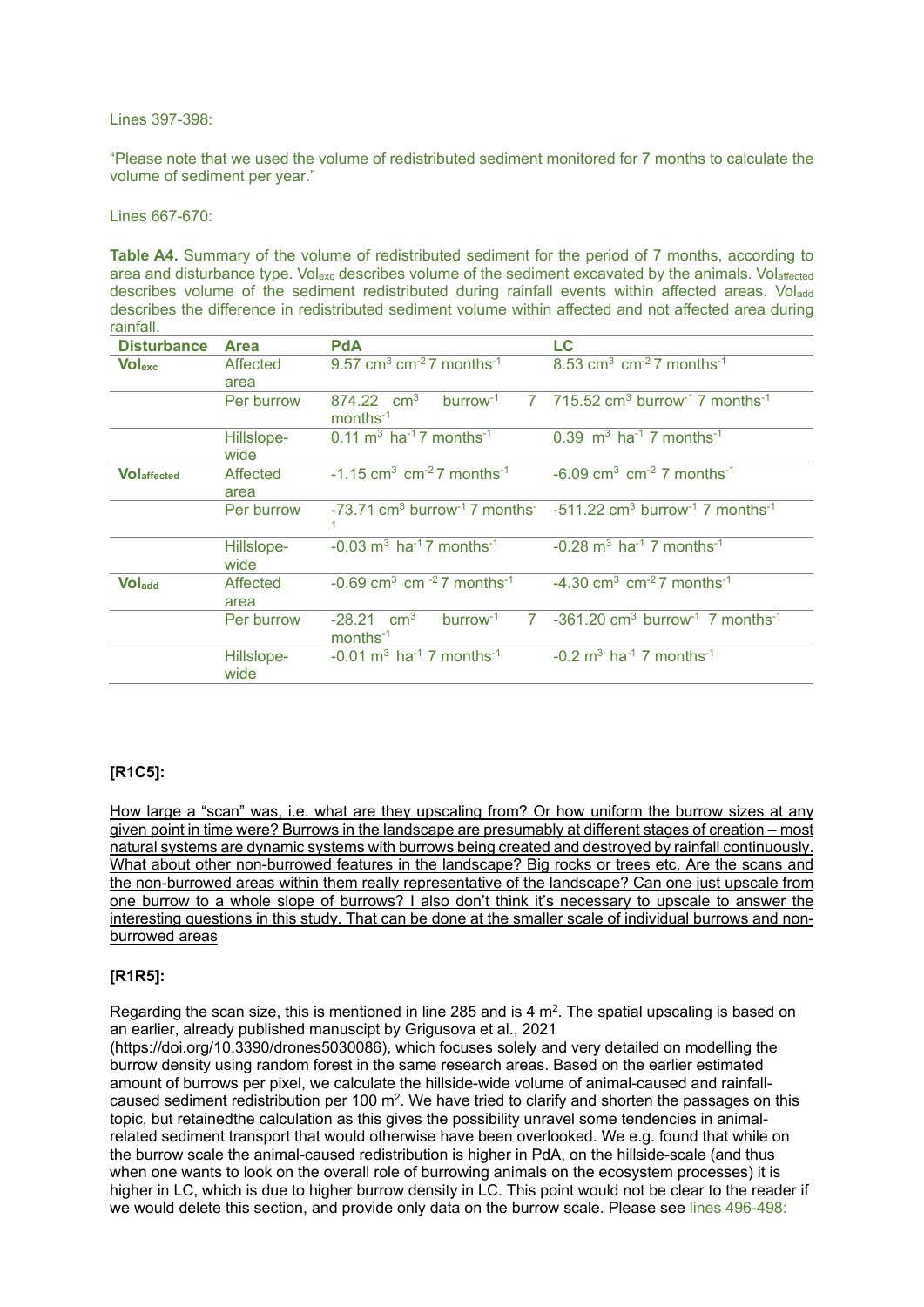Lines 493-495: "The volume of the sediment redistributed by the animal was lower in LC than in PdA (Fig. 9, Table 1). However, on the hillslope scale, a higher total area-wide volume of excavations was calculated for LC compared to PdA, due to the higher burrow density in LC."

# **[R1C6]:**

Other interesting research questions that can potentially be answered with the data set are listed below.

- 1. How variable are the burrow sizes in this landscape?
- 2. Does this differ between the arid and Mediterranean system?
- 3. How fast do the animals burrow?
- 4. How variable is this?
- 5. How does this change over time?
- 6. How fast do the burrows deteriorate after a rainfall event?

# **[R1R6]:**

These are indeed interesting questions, which we answered in the manuscript as follows:

Lines 56-57: The animals burrowed between on average  $1.2 - 2.3$  times a month and the burrowing intensity increased after rainfall.

Lines 129-130: We estimated the burrowing intensity and its dependence on rainfall.

In the result section, we then provided answers to these questions:

- 1. How variable are the burrow sizes in this landscape?
- 2. Does this differ between the arid and Mediterranean system?

Lines 485-486: "The average size of the burrows was 84.36 cm<sup>2</sup> (SD = 32.54 cm<sup>2</sup>) in LC and 91.35 cm<sup>2</sup> in PdA (SD =  $8.53$  cm<sup>2</sup>).

3. How fast do the animals burrow?

Lines 486-488: The animals burrowed (increased the size of the particular burrow) on average 1.2 times month<sup>-1</sup> in LC and 2.33 times month<sup>-1</sup> in PdA. The volume of the excavated sediment was  $102.22 \text{ cm}^{-3}$ month<sup>-1</sup> in LC and 124.89 cm<sup>3</sup> month<sup>-1</sup> in PdA. Each time the animals burrowed, they excavated on average 42 cm<sup>3</sup> sediment volume in LC and 14.33 cm<sup>3</sup> sediment volume in PdA.

### 4. How does this change over time?

Lines 489-490: The burrowing intensity increased in winter after the rainfall occurrences in LC and stayed constant during the whole monitoring period in PdA.

### 5. How fast do the burrows deteriorate after a rainfall event?

Lines 490-491: The burrows deteriorate after rainfall events with a rate of 73.03 cm<sup>3</sup> month<sup>-1</sup> or 63.90  $cm<sup>3</sup>$  event<sup>-1</sup> in LC and 10.53 cm<sup>-3</sup> month or 24.57 cm<sup>3</sup> event<sup>-1</sup>."

# **[R1C7]:**

What is meant with autonomous in this context? Do they mean automated?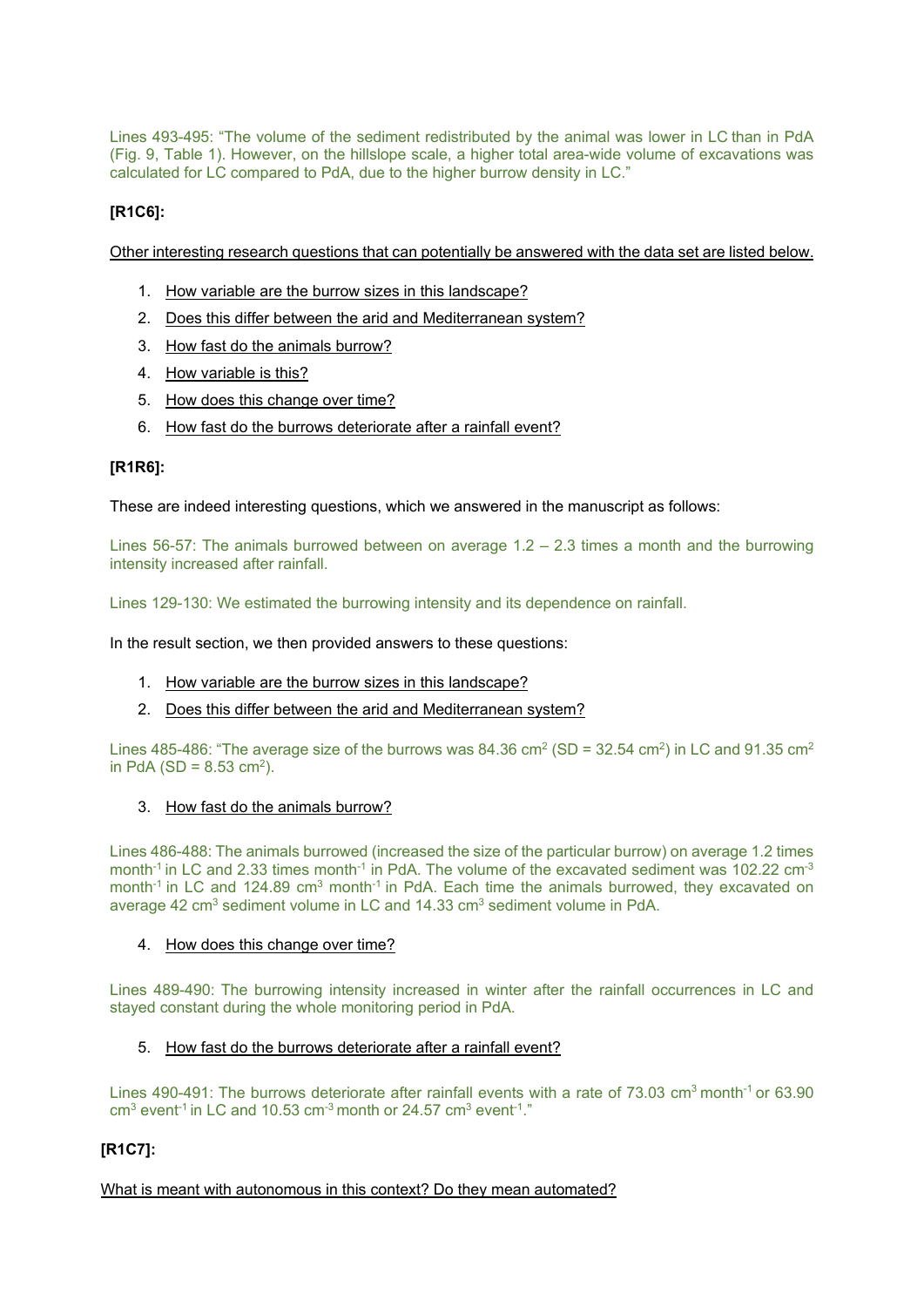# **[R1R7]:**

Yes, we meant the term "automated". We corrected the term in all cases (Lines 43, 116, 125 and 500).

## **[R1C8]:**

Lines 49 to 50: This is exactly where it would be interesting to tease apart how much of this was a result of burrowing and how much was rainfall? Both the rainfall and the burrowing species presumably differ between the systems. This is an interesting question to phrase the whole project around. At the moment, the fact that they had two different systems is almost an "aside".

### **[R1R8]:**

Thank you very much for this suggestion, we followed your recommendation and reconstructed the paragraph in the abstract as follows:

### Original paragraph:

"The cumulative sediment redistribution within areas affected by burrowing animals was higher (-10.44  $\text{cm}^3$  cm<sup>-2</sup> year<sup>-1</sup>) in the mediterranean than the arid climate zone ( $-1.41 \text{ cm}^3$  cm<sup>-2</sup> year<sup>-1</sup>)."

Rephrased:

Lines 49-52:

The animal-caused cumulative sediment redistribution was  $14.62 \text{ cm}^3 \text{ cm}^2 \text{ year}^1$  in the mediterranean and  $9.57$  16.41 cm<sup>3</sup> cm<sup>-2</sup> year<sup>-1</sup> in the arid climate zone. The rainfall-caused cumulative sediment redistribution within areas affected by burrowing animals was higher  $(-10.44 \text{ cm}^3 \text{ cm}^{-2} \text{ year}^1)$  in the mediterranean than the arid climate zone  $(-1.41 \text{ cm}^3 \text{ cm}^{-2} \text{ year}^1)$ .

### **[R1C9]:**

Consider adding a study species section after the study site section.

### **[R1R9]:**

We agree with the reviewer and added a paragraph about the composition of present species (Lines 150- 153)

Lines 150-153: "Among the most common vertebrate burrowing animals in PdA are carnivores *(Lycalopex culpaeus, Lycalopex griseus),* marsupials and rodents *(Phyllotis xanthopygus, Phyllotis limatus, Abrothrix andinus)* (Jimenez et al. 1992; Cerqueira 1985). In LC these are rodents *(Octodon degus, Rattus norvegicus and Phyllotis darwini)* and carnivores *(Lycalopex griseus)* (Muñoz-Pedreros et al. 2018)."

### **[R1C10]:** Is Figure 4 necessary?

**[R1R10]:** We had to compromise here between your comment and the comment of the reviewer #2 - and decided to moved figure 4 to Appendix, which is now Figure A3 (Line 698).

**[R1C11]:** Line 403: Exemplarily is not a word.

**[R1R11]:** Thank you for picking up on this – we changed the word to exemplary.

Response to Reviewer 2: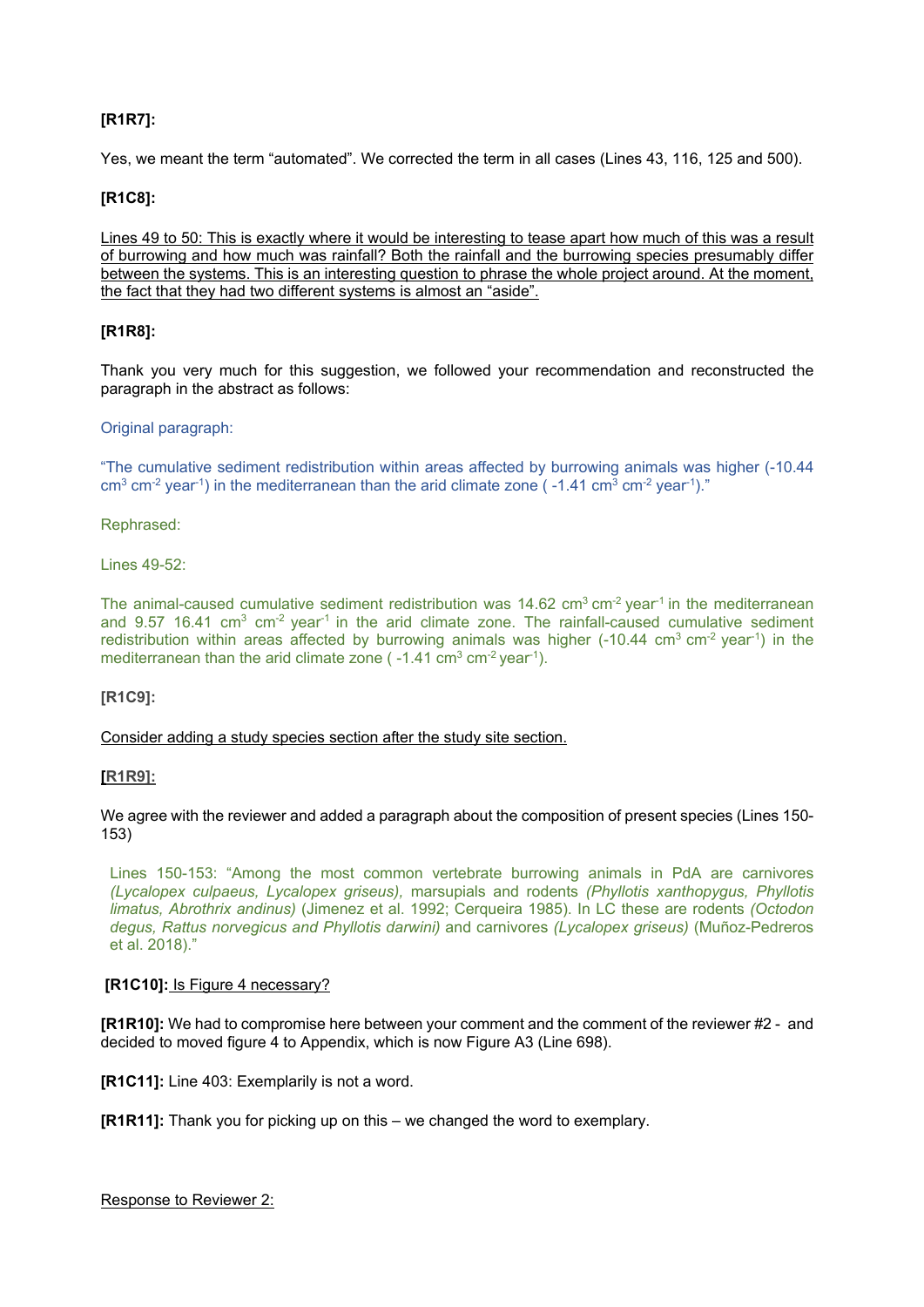# **[R2C1]:**

The study illustrates an interesting application of time-of-flight cameras in geomorphology. Furthermore, it very well highlights the potential of custom build sensor systems with simple components (i.e. Pi) with full automatic/autonomous capabilities. The manuscript is well structured and easy to follow. I agree with the first reviewer that the already captured data entails enough novel information to present in ESurf. However, some issues regarding the methods should be addressed in more detail, which are displayed in detail below:

# **[R2R1]:**

Dear reviewer #2,

That you very much for your helpful review. We addressed all of your comments and included the required information in the manuscript. Please find our point to point answer to your review below. You find reviewer comments underlined, our answers in black, the pre-reviewed manuscript text in blue, and the modified manuscript text in green.

## **[R2C2]:**

Chapter 1: What is actually a low-cost ToF? No prices (or at least rough estimates) are mentioned and therefore the statement low-cost is not possible to assess. The authors discuss the drawback of laserscanning, as being a lot more expensive. However, laserscanning also reaches a lot farther compared to the ToF cameras. Therefore, the types of studies that can be performed are not relatable due to the different observation scales. The authors miss mentioning time-lapse photogrammetry as another already applied low-cost (as even track-cameras might be used) topographic monitoring technique that can be applied at different observation distances and thus scales (e.g. James et al., 2014 and Galland et al., 2016 – volcanology, Eltner et al., 2017 – soil erosion, Mallalieu et al., 2017 – glacier, Kromer et al., 2019 and Blanch et al., 2021 – rock falls).

### **[R2R2]:**

We agree with the reviewer, and added a paragraph on comparing TOF with time-lapse photogrammetry, plus incorporated studies on time lapse photogrammetry in the introduction as well as in the discussion. We also deleted parts of the discussion regarding laser scanning.

Lines 116-123: "An already applied low-cost (up to 5000\$) topographic monitoring technique is time-lapse photogrammetry which can be applied at variable observation distances and scales (e.g. (James und Robson 2014; Galland et al. 2016; Eltner et al. 2017; Mallalieu et al. 2017; Kromer et al. 2019; Blanch et al. 2021). For this technique, the surface has to be monitored under various angles for which several devises are needed to be installed in the field. In contrast, Time-of-Flight (ToF) technology offers a new cost-effective possibility for a high-resolution monitoring of sediment redistribution (Eitel et al. 2011; Hänsel et al. 2016) which can be achieved by a simple installation of one devise in the field."

Lines 536-540: "The estimated costs in studies using time-lapse photogrammetry were similar to our study (James and Robson, 2014; Galland et al., 2016; Mallalieu et al., 2017; Eltner et al., 2017; Kromer et al., 2019; Blanch et al., 2021)."

### **[R2C3]:**

Line 162-165: I find the explanation of the pulsed ToF principle confusing. It should be added that the receiver is opening the first window simultaneously and synchronised with the pulse emission, i.e. the receiver opening the window with the same delta t as the emitted pulse. And then the second window is opened, for the same duration delta t, synchronised with the closing of the first window. Thus, the captured photon number (i.e. measured by electrical charge) in both windows can be related according to equation 1 (the higher g1 the shorter the distance) to solve for the distance, which can also be considered as solving for the phase shift and thus solving the ToF. Maybe, the authors can also shortly mention that in general the ToF cameras rely on the principle of measuring the phase shift and that there are different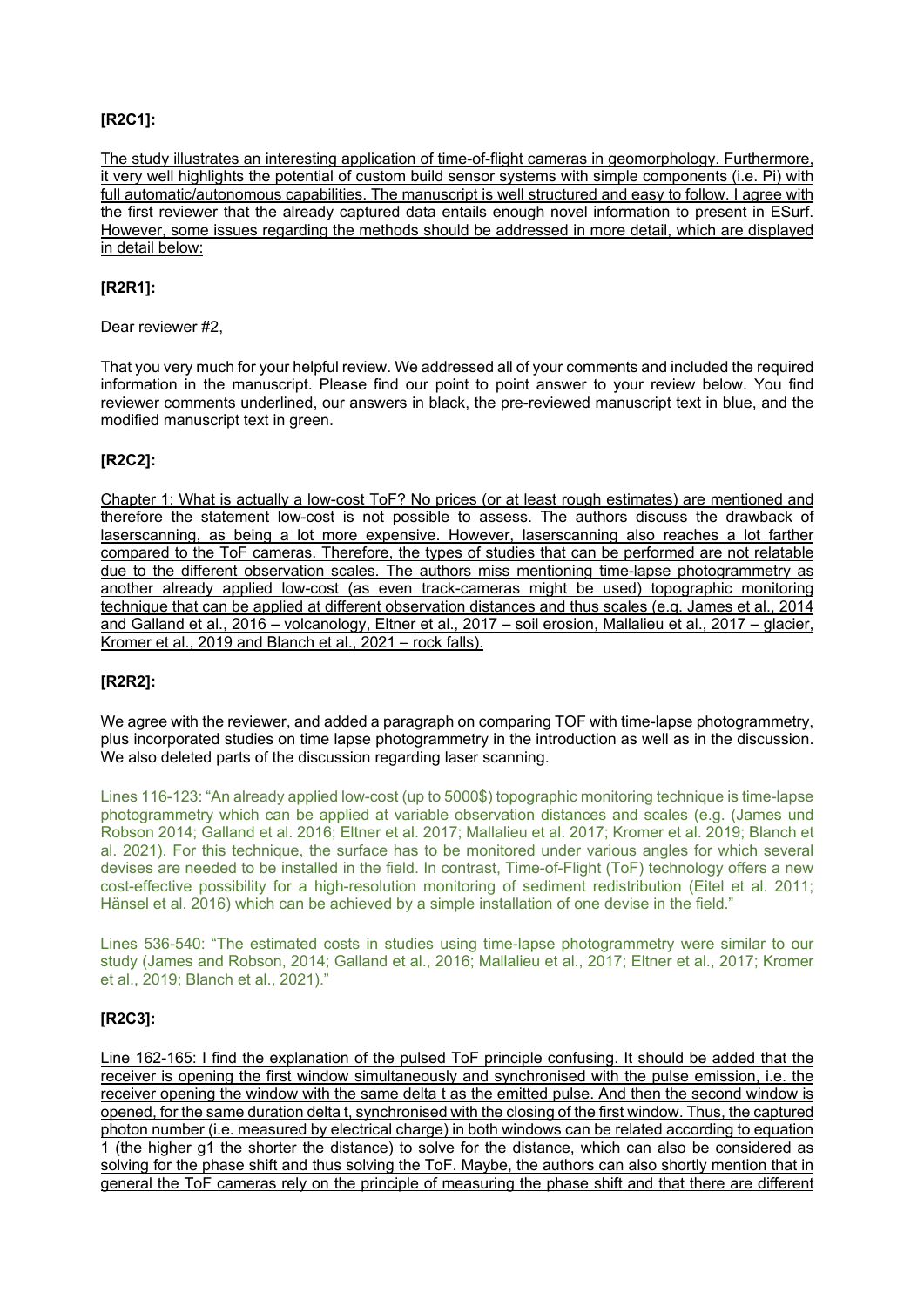options to modulate the light source to be able to measure a phase shift, e.g. the camera in this study using pulsed modulation.

## **[R2R3]:**

We agree with the reviewer and explain the Time-Of-Flight principle clearer plus added the required paragraph into the manuscript as follows:

Lines 165-175: ""ToF cameras rely on the principle of measuring the phase shift, with different options to modulate the light source to measure it. The cameras employed used pulse-based modulation, meaning the light pulse was first emitted by the camera, then reflected from the surface and finally measured by the camera using two temporary windows. The opening of the first window is synchronized with the pulse emission i.e. the receiver opens the window with the same  $\Delta t$  as the emitted pulse. Then, the second window is opened, for the same duration Δt, which is synchronised with the closing of the first window. The first temporary window thus measures the incoming reflected light while the light pulse is also still emitting from the camera. The second temporary window measures the incoming reflected light when no pulse is emitting from the camera. The captured photon number (i.e. measured by electrical charge) in both windows can be related according to equation 1, and the distance from the camera to the object can then be calculated as follows:"

# **[R2C4]:**

Line 172-173: The spatial resolution also depends on the orientation of the camera. The more oblique the perspective, the more the variation.

### **[R2R4]:**

Thank you, we added the statement to the manuscript:

Line 182-183: "The camera's field of view (FOV) and the spatial resolution of the scans depended on the height of the camera above the surface and camera orientation."

### **[R2C5]:**

Line 174-175: The point cloud can be both binary and encoded. The authors are actually describing a cloud stored in a binary format being transformed into an ASCII (?) encoded data format.

### **[R2R5]:**

Thank you, yes, that was our intention. We corrected the sentence:

Lines 184-185: "The point clouds taken by the camera were transformed from the binary format to an ASCII format."

### **[R2C6]:**

Line 176-179: As I understand this, the centre of the camera sensor defines the origin of the local, 3D Cartesian coordinate system?

### **[R2R6]:**

Thank you, yes, it does. We explained this clearer in the manuscript:

Lines 186-188: "The coordinates were distributed within a three-dimensional Euclidian space, with the point at the camera nadir (the centre of the camera sensor) being the point of origin of the 3D Cartesian coordinate system."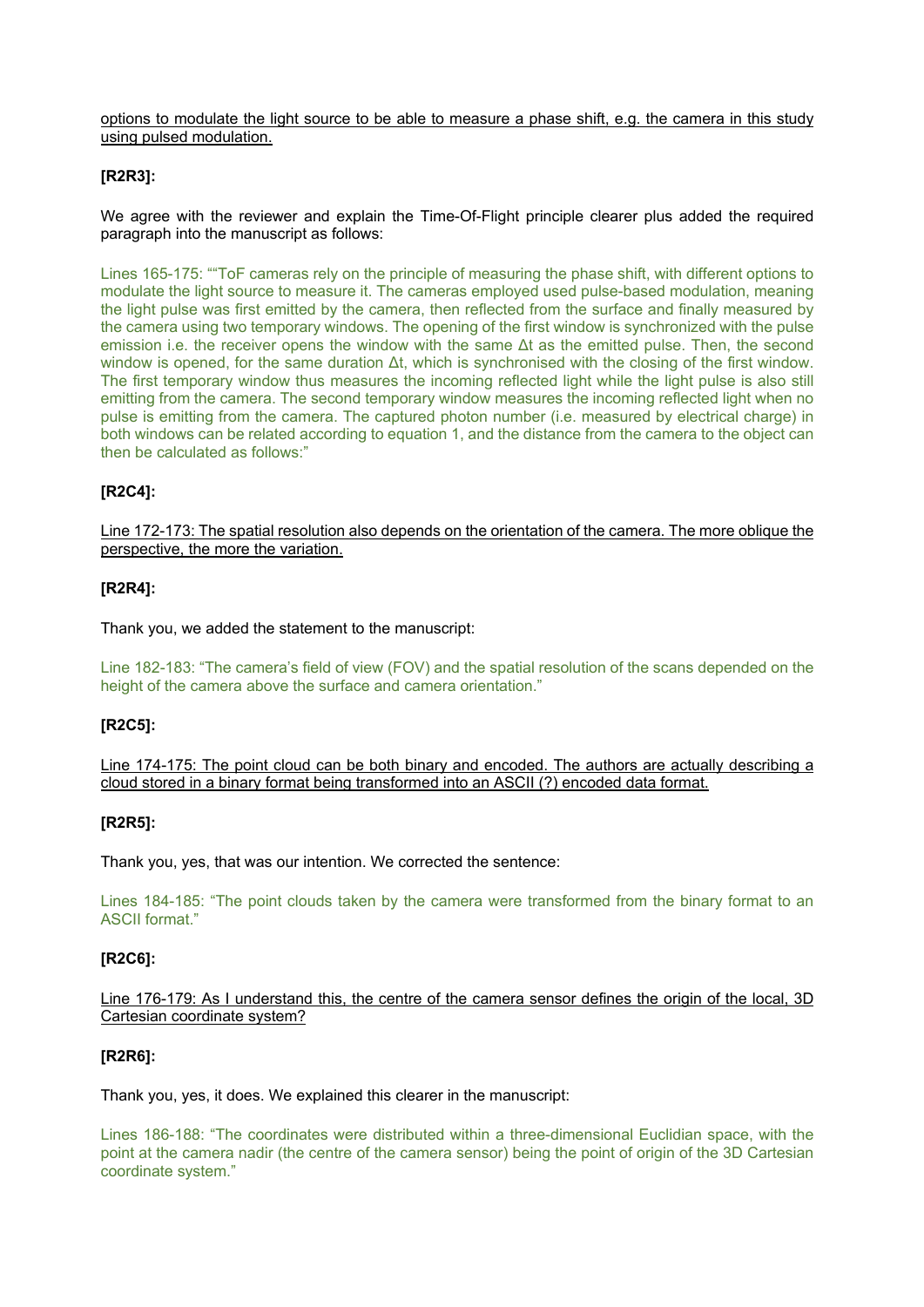# **[R2C7]:**

### Equation 2: What is actually wrong with the original Z-value?

## **[R2R7]:**

Thank you for your question. The z-coordinate describes the distance from the surface to the camera. As the camera was titled 10° and the burrow was located on a hill, meaning the surface was also titled, by not correcting the z-coordinate, the volume of the burrow located downhill the camera would seem to be under- or overestimated. For an easier calculation of surface changes, we projected the burrow on a flat surface.

## **[R2C8]:**

Are the authors aiming to transform the measurements to a local coordinate system, where the X-Y-axes are parallel to the soil surface (for the subsequent transformation of Z-values to a 2.5D dataset)? If yes, would a simple rigid body transformation not be enough?

### **[R2R8]:**

Thank you for raising this this point, but no, we did not aim to transform the Z-values to a 2.5D dataset.

### **[R2C9]:**

Furthermore, why is the distance of a distance, i.e. distance( $y_1-y_i$ ), calculated? Do you mean solely ( $y_1$ yi)?

### **[R2R9]:**

We meant solely  $(y_1-y_i)$ . We corrected the equation accordingly (Line 195):

 $z_{\text{cor}} = z_{\text{uncor}} - \tan(\alpha + \beta) * (y_1 - y_i)$  (2)

### **[R2C10]:**

Also, if the authors refer to the distance of the origin, thus the radius, I would suggest to use  $r_{xy}$  (sqrt(sqr(x<sub>1</sub>-x<sub>i</sub>)+sqr(y<sub>1</sub>-y<sub>i</sub>))) instead of y. This causes confusion, as y is already explained as the ycoordinate.

### **[R2R10]:**

We did not mean the distance to the point of origin, but the difference in y-coordinates between each point, and the point with an y-coordinate = 0 and the same x-coordinate as the respective point. We changed the manuscript accordingly:

Lines 196-199: "In Eq. (2),  $z_{cor}$  is the corrected distance (m) between the camera and surface (m),  $z_{\text{uncor}}$ is the uncorrected z-coordinate (m), α is the tilt angle of the camera (°), β is the surface inclination (°), and  $v_i$  (m) is the distance between each point, and the point with i) an y-coordinate = 0 and ii) the same x-coordinate as the respective point."

### **[R2C11]:**

How did the authors calculate the angles and with what accuracies? This seems to be tricky in the field.

# **[R2R11]:**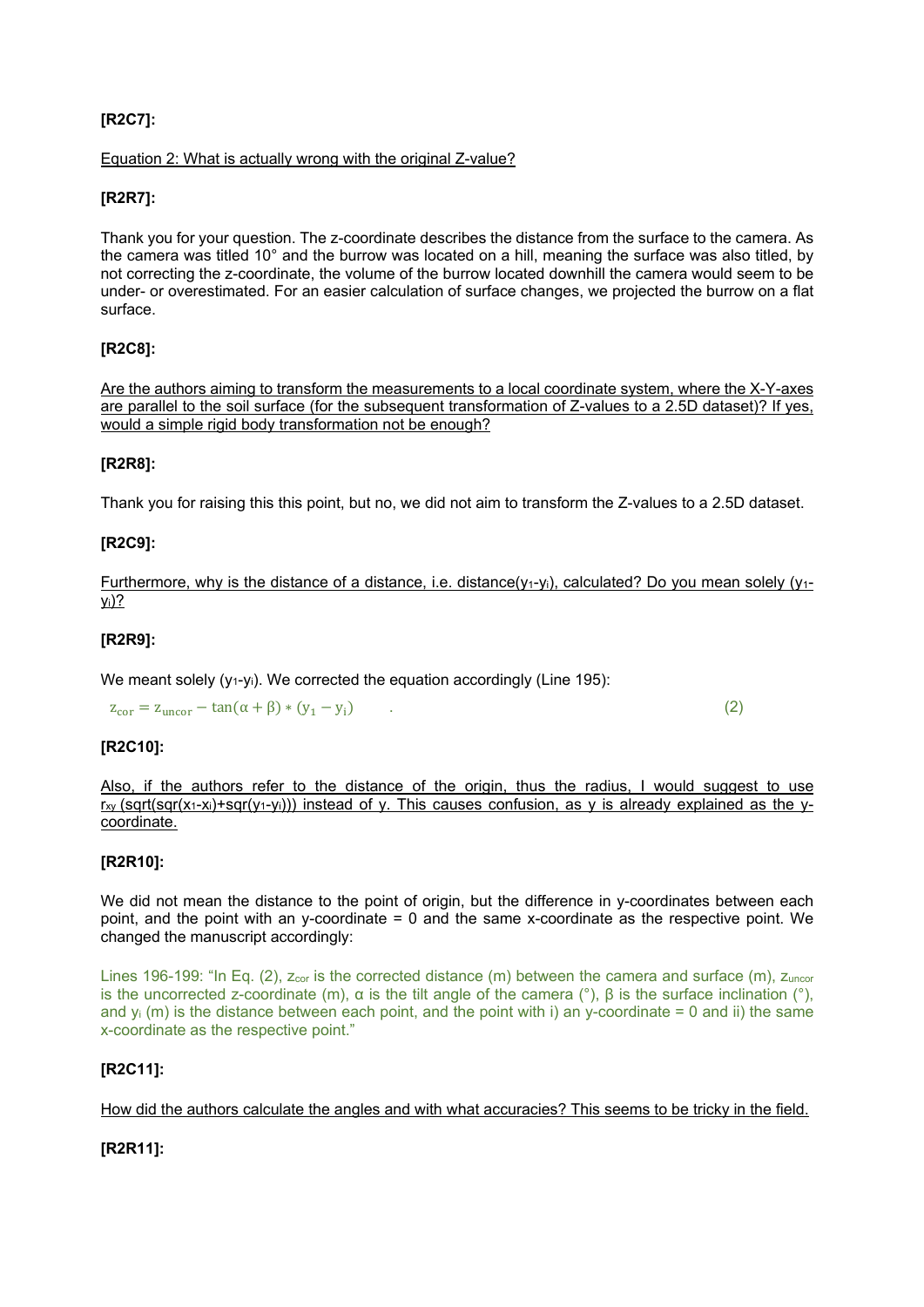Thank you for pointing this out. To estimate the inclination, we used the digital Clinometer from plaincode which has an accuracy of 0.1 degrees. We measured the surface inclination next to the uppermost and lowermost part of the burrow and calculated the average inclination.

# **[R2C12]:**

Equation 3: Why did the authors choose the scaling of 1 standard deviation and not e.g. 1,5 or 2?

# **[R2R12]:**

We tried different methods and threshold values to correct the scattering and remove the erroneous data points. We visually validated the corrections each time. The proposed method provided the best results, meaning all erroneous data points were removed while the correct data points were kept. When using a different threshold, either several erroneous data points were not detected as erroneous by the algorithm or several correct data points were removed, up to the point that several otherwise correct scans would not contain enough data points for analysis.

# **[R2C13]:**

Chapter 3.3: Why did the authors not compare the ToF data in the lab experiment with SfM (sub-mm accuracy at that close range possible) or a triangulation based LiDAR (um accuracy possible)? Such references allow the assessment of spatially distributed errors or potential spatially correlated errors. If the authors use SfM they could have also done an accuracy assessment outside under the actual observation conditions.

## **[R2R13]:**

We understand the importance to assess the spatial distribution of errors. However, to do this, a comparison with other techniques didn't seem to be necessary in our case, as the error clearly increased from the centre of the scan towards the corners or with the distance from the camera nadir. This was clearly visible also looking at the raw data / scans before any processing as the z-coordinate values of the points at scan corner deviated from the z-coordinate values in the centre. It can also be seen in Figure A1 showing the spatially distributed standard deviation of the z-coordinates of two scans showing the same surface – the standard deviation clearly increases toward the scan corners. The standard deviation was here calculated from scans before any corrections. During the processing, we cropped the scans and removed highly scattered points as according to the chapter 3.2.

We included a description of the error spatial distribution in the manuscript as follows:

Lines 223-224: "The deviation increases from the centre /camera nadir towards the corners of the scan."

# **[R2C14]:**

Line 209-211: I understand that the authors average the data from several subsequent scans to reduce the noise, assuming a random (Gaussian distributed) error. However, in regard of the accuracy estimation, I would suggest to display the standard deviation, also spatially distributed, to get a better grasp on the variation of each scan.

### **[R2R14]:**

Thank you for your suggestion. We calculated the standard deviation of the two scans and included a figure showing the spatially distributed standard deviation. The changes were made in the manuscript as follows:

Lines 222-223: "The standard deviation of the z-coordinate of the two scans taken each time was 0.06 cm. Figure A1 shows the spatially distributed standard deviation."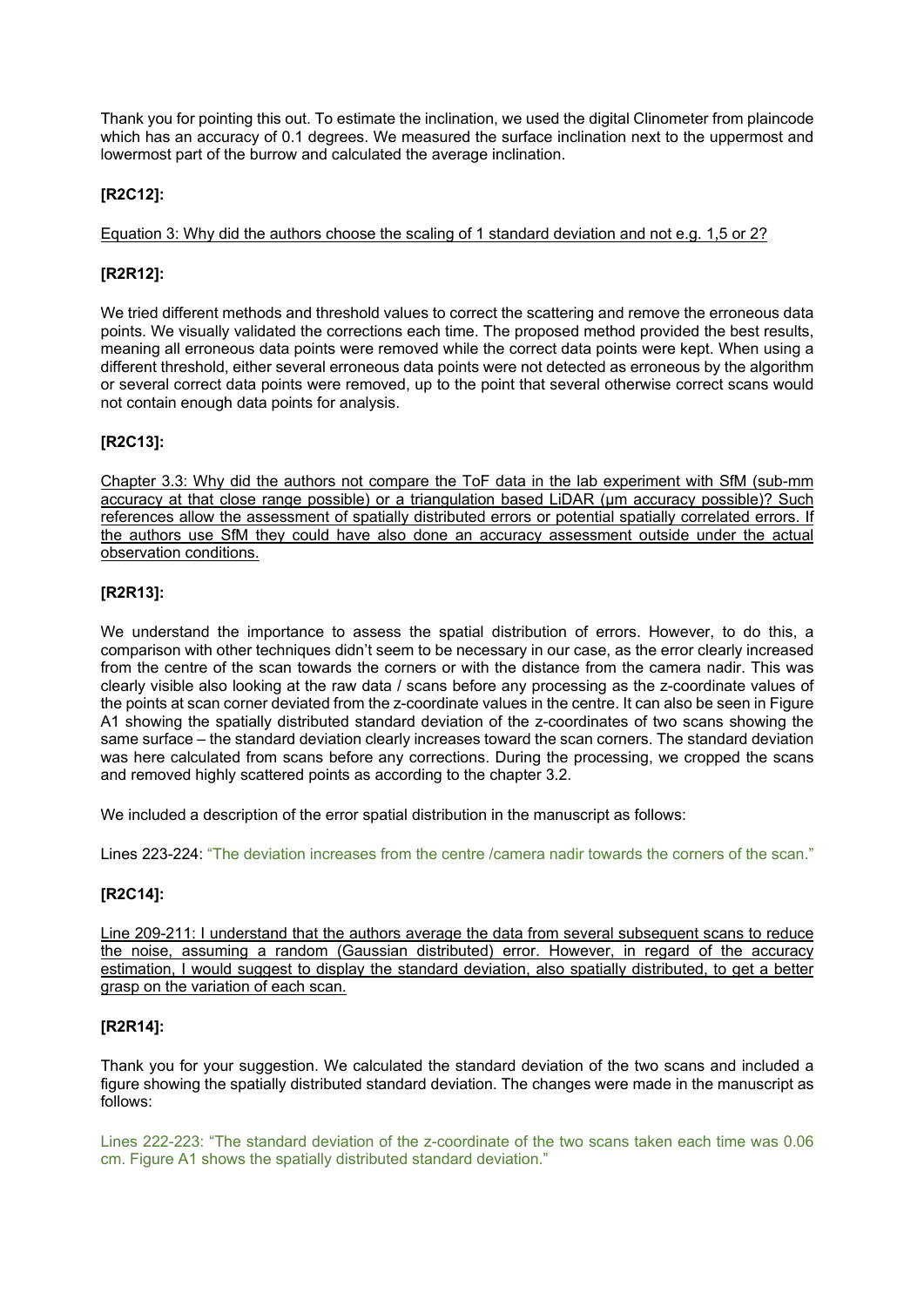

Line 686-688: "Figure A1. Standard deviation (SD) of the z-coordinate of unprocessed five scans showed exemplary for the camera on the upper north-facing hillside. The average standard deviation was 0.06 cm. The reader may note an increase of the standard deviation toward the corners of the scan."

## **[R2C15]:**

Line 211-212: How did the author assure a smooth surface? What was the surface made of? I suggest, instead of using the standard-deviation of the Z-coordinate as error estimate (which will be overestimated if the surface is tilted), to fit a plane into the point cloud and calculate the distance to that surface to get the variation in the distance measurements.

### **[R2R15]:**

Thank you for raising this point. The surface was the linoleum floor within our office and the scan was taken in the night with the lights off. We understand your point regarding the Z-coordinate. To ensure that the standard deviation of the Z-coordinate would not be overestimated, we correct the Z-coordinate in Equation 2. Nevertheless, we followed your instruction, fitted the plane into the point cloud and calculated the distance. The variation in the distance measurements was 0.17 cm. We took this as our new threshold value and repeated the test, however, the accuracy didn't improve. We included the new way of calculating the threshold value in the manuscript as follows:

Lines 226-230: "A scan was taken of a smooth surface (linoleum floor) and a point cloud was created from the data. Then, we fitted a plane into the point cloud and calculated the distance between the plane and the camera sensor. The standard variation (0.17 cm) in the distance measurements was saved. Solely, the differences between the DSMs below this variation were considered in the calculation of the detected sediment extraction."

## **[R2C16]:**

Line 223: Please, also display the standard deviation to assess the random error and potentially display a boxplot to better illustrate the inherent variability in your method as you have 45 measurements allowing for such a display.

# **[R2R16]:**

We calculated the standard deviation and created a boxplot as required. We changed the manuscript as follows: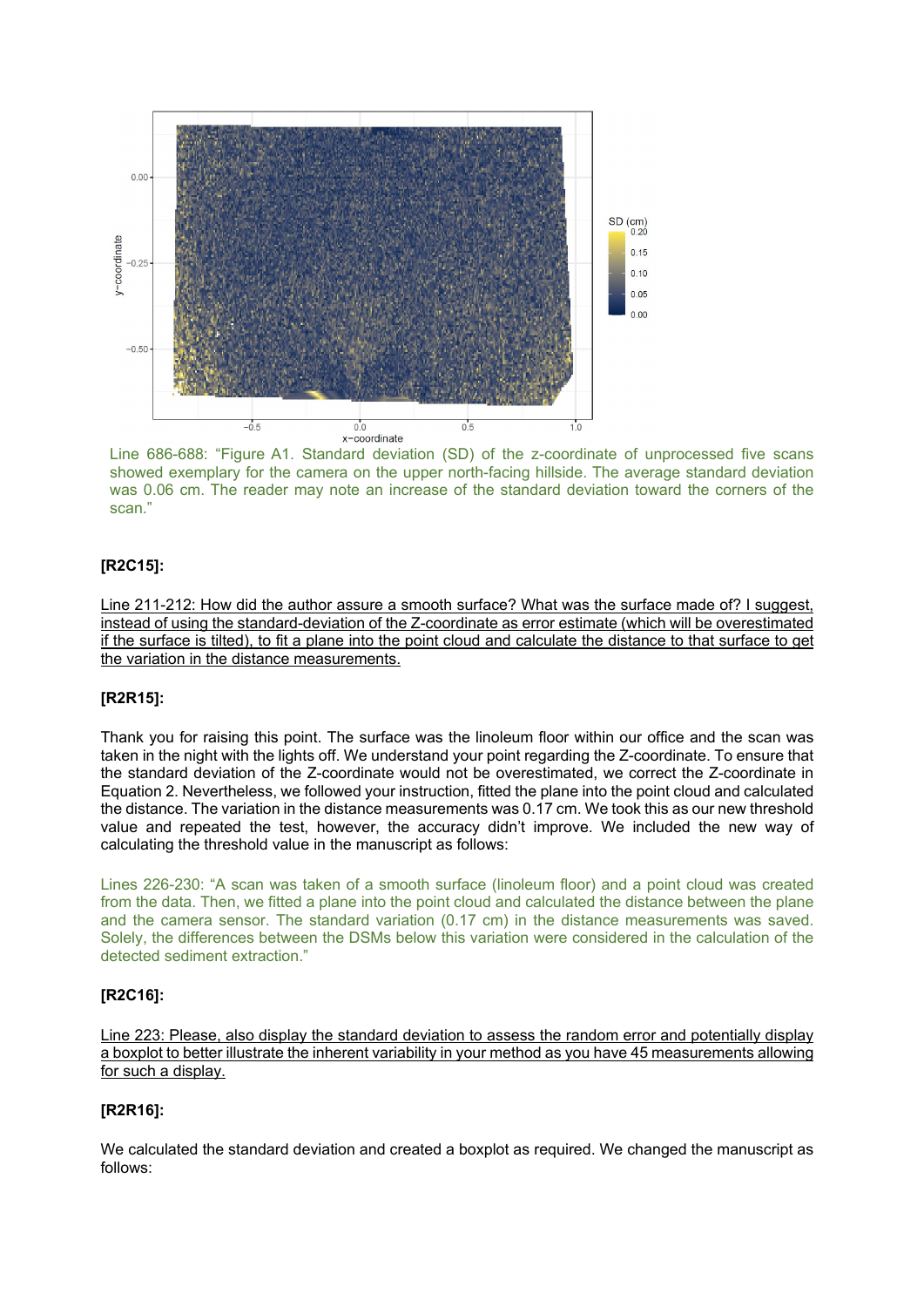Lines 402-403: "The accuracy between the measured extracted sediment volume and sediment volume calculated from the camera scans was very high (MAE =  $0.023$  cm<sup>3</sup> cm<sup>-2</sup>, R<sup>2</sup> =  $0.77$ , SD =  $0.02$  cm<sup>3</sup> cm<sup>-</sup> 2, Fig. A3)."

As the reviewer #1 suggested to remove Figure 4, we compromised between the two comments and moved the figure to the appendix as figure A3 (Line 698-704):



Measured volume of the extracted sediment in  $cm^3cm^{-2}$ <br>"Figure A3. a) Estimation of Time-of-Flight camera accuracy based on averaging two surface scans before and after the sediment extraction under controlled conditions. The x-axis shows the exact sediment volume measured with a cup. The y-axis represents the volume of the sediment calculated from the camera scans (according to Equation (4)). The blue line is the linear regression calculated from the measured and detected volume. The green shadow shows the confidence interval of 95% for the linear regression slope. \*\*\*p  $\leq$  0.001. MAE is the mean absolute error, SD is standard deviation and R<sup>2</sup> the coefficient of determination. b) Measured sediment volume subtracted from the detected sediment volume for all measurements."

### **[R2C17]:**

Chapter 3.5: The choice of the parameters to derive the entrance or mound seem arbitrary. The motivation and reasoning for the choices as well as the defined thresholds should be explained in more detail.

### **[R2R17]:**

Thank you for bringing up this discussion. We added the motivation for the defined thresholds to the manuscript:

Lines 301-310: "We used the DEM and slope layers for the delineation for several reasons. The distance from the surface to the camera was the most important parameter to derive (i) the deepest point of the entrance and (ii) the highest point of the mound or burrow roof, as this was (mostly) the closest point to the camera. After the angle correction of the z-coordinate according to chapter 3.2., the surface inclination of the areas without burrow was 0°, while the angle between the border of the burrow entrance or mound and the not-affected surface was above 0°. Because neither the entrance nor the mound have a perfect circular form, we would largely overestimate or underestimate the entrance or mound size. Overestimate by not stopping the search algorithm until the angle between all new points of the buffer to the rest of the buffer was 0°. Underestimate by stopping the algorithm when the angle of one point of the buffer to the nearest point of the buffer was 0°. The value of 50% thus minimized the error."

# **[R2C18]:**

Line 266-267: What is the spatial resolution of the DSM?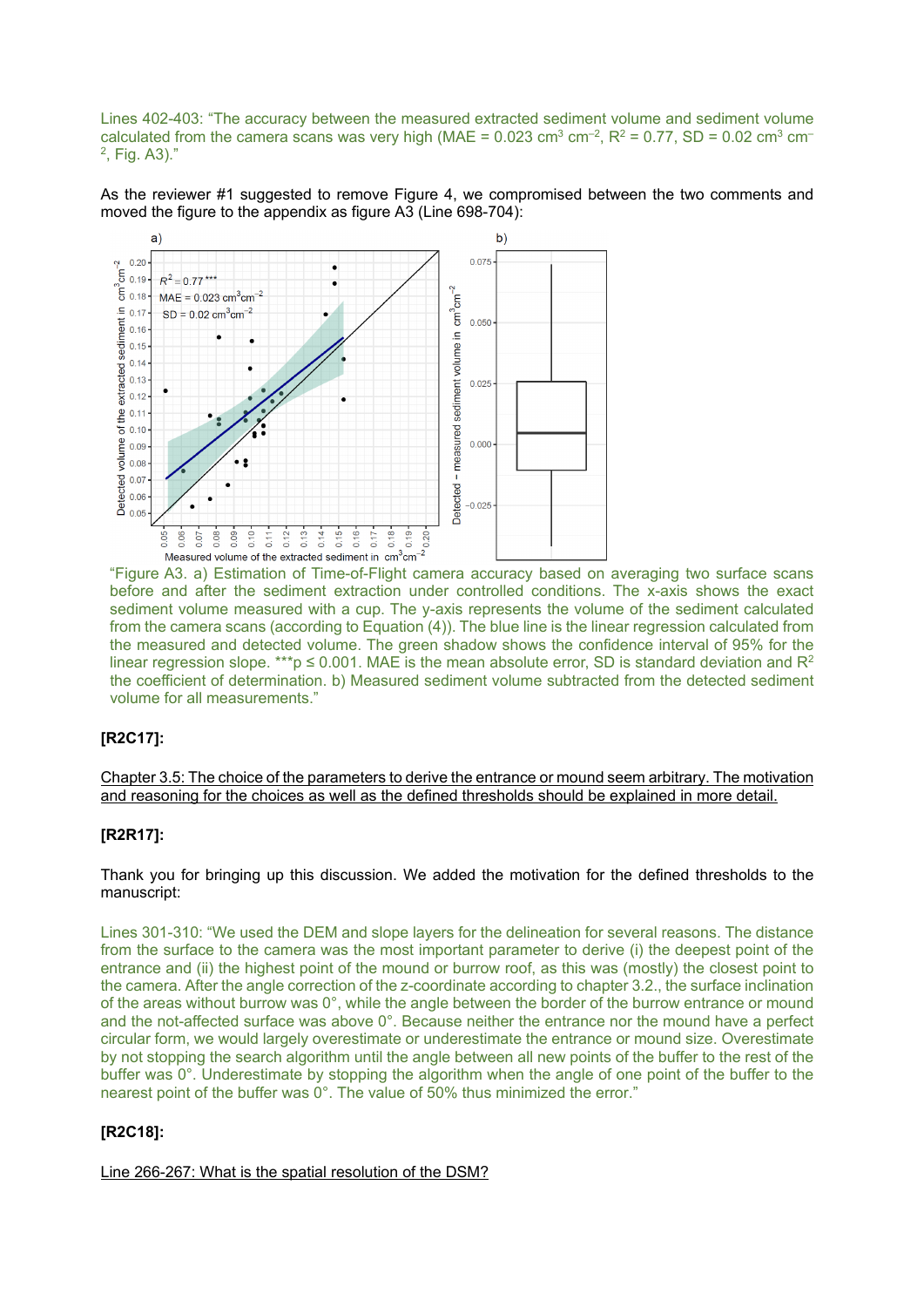# **[R2R18]:**

We included this information in the manuscript (Line 283):

"The DSM had a spatial resolution of 0.6 cm."

# **[R2C19]:**

Line 274: Why 16 squares and what was their size?

## **[R2R19]:**

Originally, we intended to divide the scan into 4 squares for the four quadrants within the 2D grid (x- and y-axis). As the algorithm did not detect the burrow position correctly this way, we increased the number of squares and divided each of the quadrants into 4 squares. The squares had a size of  $0.5$  m<sup>2</sup>. We did not need to increase the number of squares to 32 as with 16 squares all of areas were identified correctly. We explained this better in the manuscript:

Lines 290-292: "Both the uphill and the downhill parts were subdivided into 16 squares, so that each of the four quadrants within the 2D grid (x- and y-axis) contained four squares. The squares had a size of  $0.5 \text{ m}^2$ ."

## **[R2C20]:**

Line 297-298: What is the standard deviation of the five scans? This could also be used to assess the accuracy of the measurements?

## **[R2R20]:**

Lines 358-359: "The average standard deviation of the z-coordinate of these scans was 0.06 cm."

# **[R2C21]:**

Line 323: Why five scans? Did the authors test that at this number, accuracy does not increase much more after averaging? Or is this due to storage or power consumption

### **[R2R21]:**

We first tested the accuracy using just one scan before and one scan after then sediment extraction. Then, we increased the number of scans and averaged them. However, the accuracy did not increase much after averaging more than two scans. However, we decided to save five scans per measurement in the field to ensure we will have at least two scans for each time slot in case some of the scans were not usable. We decided to take five scans per time slot and not more due to storage capacity of the field device.

### **[R2C22]:**

Chapter 3.7: How did the author ensure that there is no mixture/overlap of different processes, e.g. erosion due to rainfall happening shortly after digging?

## **[R2R22]:**

Our cameras captured the data four times a day (approximately every six hours). The precipitation data were averaged per hour. We derived the rainfall-caused and animal-caused sediment redistribution by comparing two following scans. If a rainfall event occurred within these six hours, the redistribution within all areas was thought to be due to rainfall event. If during these six hours digging occurred, then the mound and roof height increased, depth of the entrance tunnel increased and there were no changes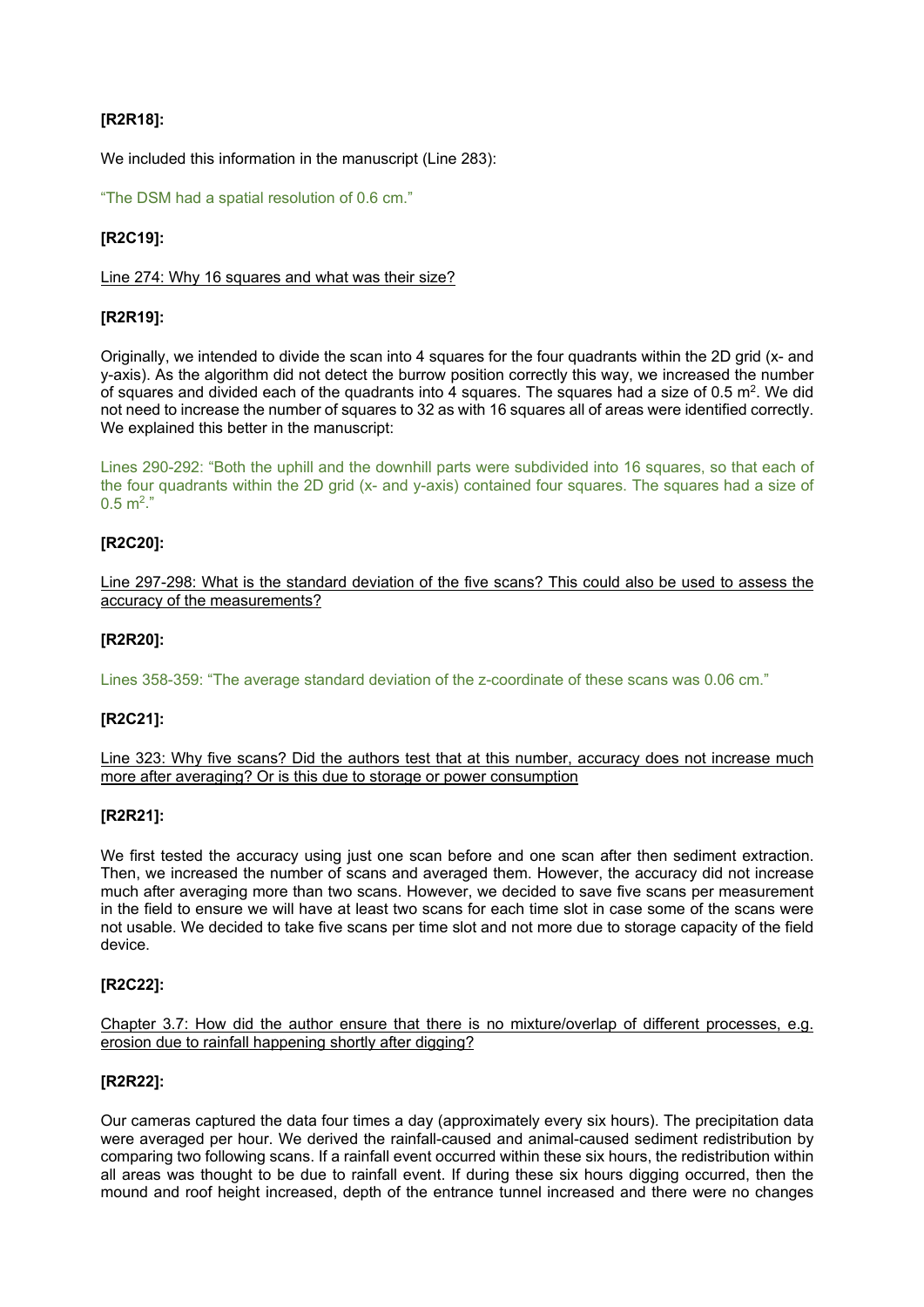within not affected areas. If both processes took place during six hours, the following conditions would have applied: i) rainfall event occurred, ii) burrow size changed as after digging, iii) sediment eroded from not affected areas. We could not differentiate, if the rainfall-caused or animal-caused redistribution occurred first during these hours. This case however, never occurred. We added this information into the manuscript:

Lines 346-348: "If both animal-caused and rainfall-caused sediment redistribution took place, the following conditions applied: i) rainfall event occurred, ii) burrow size changed as after digging (mound height increased, entrance depth increased, burrow roof height increased or decreased), iii) sediment eroded from not affected areas."

### **[R2C23]:**

Line 337: What machine learning algorithm was used? After checking the cited paper, I understood that an in the other study trained random forest was used again in this study. I would suggest to add this information; thus others can follow the manuscript without needing to check the references.

### **[R2R23]:**

We agree with the reviewer and changed the manuscript accordingly:

Lines 387: "For the upscaling, we applied a random forest model with recursive feature elimination."

### **[R2C24]:**

Equation 7: What is M? Did you mean Vol?

### **[R2R24]:**

Yes, we did. We changed the abbreviation accordingly (Line 375):

 $Vol_{add} = (Vol_{affected} - Vol_{unaffected})$  , (7)

### **[R2C25]:**

Equation 7-10: The authors observed the sites solely for 7 months and upscale then to yearly changes. Can this be done so easily. For instance, at the mediterranean site at least a full year should be observed to capture all the seasons. For the desert site the observation period would need to be even longer.

We understand your concerns with the temporal upscaling from 7 months to one year. We now included the calculated sediment redistribution for the period of 7 months into the manuscript.

### **[R2R25]:**

However, to enable comparability of our study with previous studies, we also still show the volume of redistributed sediment for the period of one year. We included a paragraph pointing out a possible uncertainty of the upscaled values in the methodology section:

### Lines 397-398:

"Please note that we used the volume of redistributed sediment monitored for 7 months to calculate the volume of sediment per year."

We decided to keep the temporal upscaling for several reasons:

i) In contrast to previous studies, our study provides daily data on sediment redistribution which allow a more realistic temporal upscaling than the data sampling with lower frequency. Previous studies published in EGU journal Biogeography by Übernickel et al.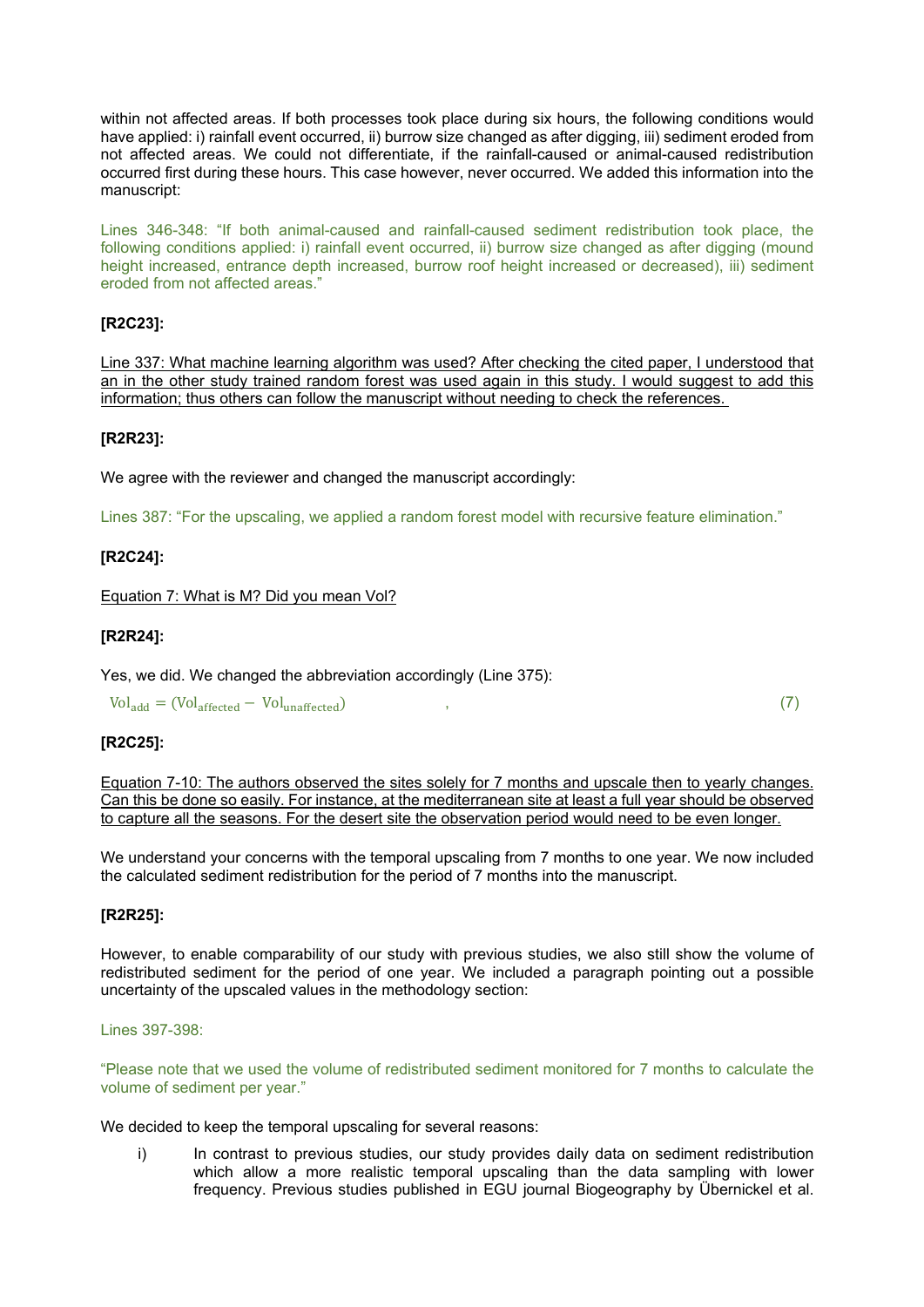2021 measured the volume of excavated sediment solely once and stated that this is a yearly sediment excavation by the animals

- ii) All previous studies estimated the volume of redistributed sediment per year, even though the measurements were conducted once a year, and thus completely ignored the ongoing sediment excavation and erosion processes
- iii) Our study was conducted from middle autumn to middle of spring and thus covered exactly half of the vertebrate burrowing season (Romanach et al. 2005)
- iv) One of the main goals of our study is to calculate more precisely the impact of burrowing animals on sediment redistribution than it was done in all previous studies. This is only possible when we compare our results with the results of previous studies. These stated the sediment volume, as already, all presented in  $m^3$  year  $\overline{1}$  regardless the frequency and duration of measurements.
- v) We understand that especially in the arid climate, a time-scale of at least 3 years would be reasonable. However, data in this time-span were until now not provided by any other research project. Such frequent measurement as in our study are unique and provide detailed insights on redistribution processes as have never been monitored before.

### Lines 667-670

**Table A4.** Summary of the volume of redistributed sediment for the period of 7 months, according to area and disturbance type. Volexc describes volume of the sediment excavated by the animals. Volaffected describes volume of the sediment redistributed during rainfall events within affected areas. Voladd describes the difference in redistributed sediment volume within affected and not affected area during rainfall.

| <b>Disturbance</b>  | <b>Area</b>        | <b>PdA</b>                                                                | LC                                                                                                                                    |
|---------------------|--------------------|---------------------------------------------------------------------------|---------------------------------------------------------------------------------------------------------------------------------------|
| <b>Volexc</b>       | Affected<br>area   | 9.57 cm <sup>3</sup> cm <sup>-2</sup> 7 months <sup>-1</sup>              | 8.53 cm <sup>3</sup> cm <sup>-2</sup> 7 months <sup>-1</sup>                                                                          |
|                     | Per burrow         | $b$ urrow <sup>-1</sup><br>874.22 $cm3$<br>$months^{-1}$                  | $7$ 715.52 cm <sup>3</sup> burrow <sup>-1</sup> 7 months <sup>-1</sup>                                                                |
|                     | Hillslope-<br>wide | $0.11 \text{ m}^3$ ha <sup>-1</sup> 7 months <sup>-1</sup>                | 0.39 $\text{m}^3$ ha <sup>-1</sup> 7 months <sup>-1</sup>                                                                             |
| <b>VO</b> laffected | Affected<br>area   | $-1.15$ cm <sup>3</sup> cm <sup>-2</sup> 7 months <sup>-1</sup>           | $-6.09$ cm <sup>3</sup> cm <sup>-2</sup> 7 months <sup>-1</sup>                                                                       |
|                     | Per burrow         |                                                                           | -73.71 cm <sup>3</sup> burrow <sup>-1</sup> 7 months <sup>-</sup> -511.22 cm <sup>3</sup> burrow <sup>-1</sup> 7 months <sup>-1</sup> |
|                     | Hillslope-<br>wide | $-0.03$ m <sup>3</sup> ha <sup>-1</sup> 7 months <sup>-1</sup>            | $-0.28$ m <sup>3</sup> ha <sup>-1</sup> 7 months <sup>-1</sup>                                                                        |
| <b>Voladd</b>       | Affected<br>area   | $-0.69$ cm <sup>3</sup> cm <sup>-2</sup> 7 months <sup>-1</sup>           | $-4.30$ cm <sup>3</sup> cm <sup>-2</sup> 7 months <sup>-1</sup>                                                                       |
|                     | Per burrow         | $burrow-1$<br>$-28.21$ cm <sup>3</sup><br>$\overline{7}$<br>$months^{-1}$ | $-361.20$ cm <sup>3</sup> burrow <sup>-1</sup> 7 months <sup>-1</sup>                                                                 |
|                     | Hillslope-<br>wide | $-0.01$ m <sup>3</sup> ha <sup>-1</sup> 7 months <sup>-1</sup>            | $-0.2$ m <sup>3</sup> ha <sup>-1</sup> 7 months <sup>-1</sup>                                                                         |

### **[R2C26]:**

Chapter 3.8: Did the authors perform any validation of their up-scaled data, e.g. by leaving out some samples for testing?

### **[R2R26]:**

Yes, we applied Leave-One-Out cross validation and changed the manuscript accordingly:

Lines 387-388: "The model was validated by a Leave-One-Out cross validation."

### **[R2C27]:**

Figure 4: Please, also state the standard deviation because it looks high according to the scatterplot.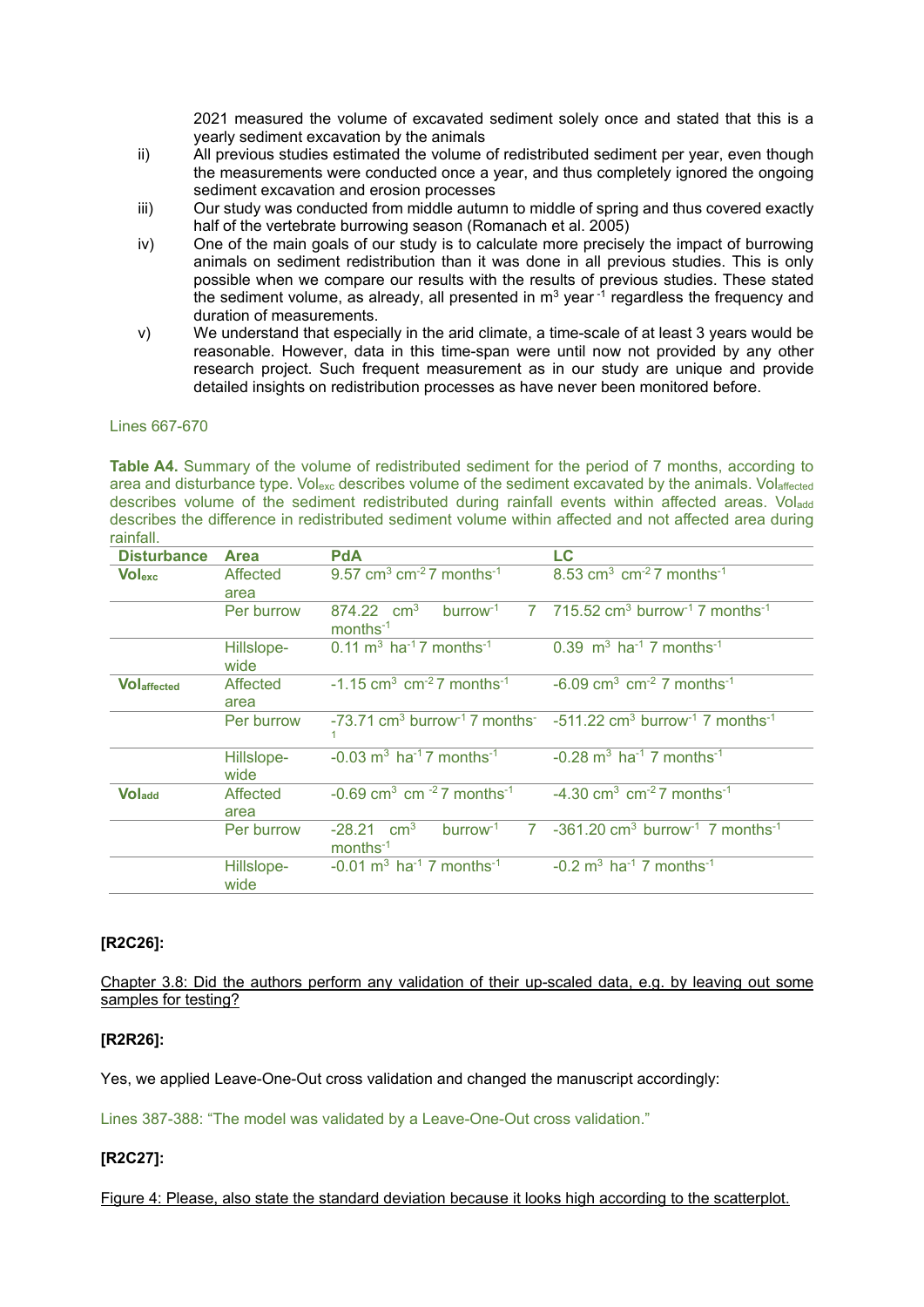## **[R2R27]:**

We calculated the standard deviation and included the value in the figure (now Figure A3), Line 688.

### **[R2C28]:**

Line 590-592: Why would more sporadic measurements be less reliable? The cumulative signal can be more significant than the more frequent measurements with smaller signal to noise ratio.

### **[R2R28]:**

Thank you for raising your concern. The frequent measurements were necessary to answer our research question, namely to understand the dynamics of rainfall- and animal-caused sediment redistribution. As these two processes are alternating, less frequent measurements might miss sediment excavation process by the animal leading to the underestimation of the cumulatively redistributed sediment volume. For this, we rather accepted the possible error due to data noise as we found it to be much lower than the sediment volume which is excavated by the animal.

### References

Afana, A.; Solé-Benet, A.; Pérez, J. L. (2010): Determination of Soil Erosion Using Laser Scanners. Experimental Station of Arid Zone, CSIC, Almeria, Spain, zuletzt geprüft am 22.12.2021.

Andersen, Douglas C. (1987): Geomys Bursarius Burrowing Patterns: Influence of Season and Food Patch Structure. In: *Ecology* 68 (5), S. 1306–1318. DOI: 10.2307/1939215.

Ashcroft, Michael B.; Gollan, John R.; Ramp, Daniel (2014): Creating vegetation density profiles for a diverse range of ecological habitats using terrestrial laser scanning. In: *Methods Ecol Evol* 5 (3), S. 263– 272. DOI: 10.1111/2041-210X.12157.

BANCROFT, W. J.; HILL, D.; ROBERTS, J. D. (2004): A new method for calculating volume of excavated burrows: the geomorphic impact of Wedge-Tailed Shearwater burrows on Rottnest Island. In: *Funct Ecology* 18 (5), S. 752–759. DOI: 10.1111/j.0269-8463.2004.00898.x.

Bernhard, Nadine; Moskwa, Lisa-Marie; Schmidt, Karsten; Oeser, Ralf A.; Aburto, Felipe; Bader, Maaike Y. et al. (2018): Pedogenic and microbial interrelations to regional climate and local topography: New insights from a climate gradient (arid to humid) along the Coastal Cordillera of Chile. In: *CATENA* 170 (4), S. 335–355. DOI: 10.1016/j.catena.2018.06.018.

Black, Thomas A.; Montgomery, David R. (1991): Sediment transport by burrowing mammals, Marin County, California. In: *Earth Surf. Process. Landforms* 16 (2), S. 163–172. DOI: 10.1002/esp.3290160207.

Blanch, Xabier; Eltner, Anette; Guinau, Marta; Abellan, Antonio (2021): Multi-Epoch and Multi-Imagery (MEMI) Photogrammetric Workflow for Enhanced Change Detection Using Time-Lapse Cameras. In: *Remote Sensing* 13 (8), S. 1460. DOI: 10.3390/rs13081460.

Castner, James L.; Fowler, H. G. (1984): Distribution of Mole Crickets (Orthoptera: Gryllotalpidae: Scapteriscus) and the Mole Cricket Parasitoid Larra bicolor (Hymenoptera: Sphecidae) in Puerto Rico. In: *The Florida Entomologist* 67 (3), S. 481. DOI: 10.2307/3494730.

Cerqueira, Rui (1985): The Distribution of Didelphis in South America (Polyprotodontia, Didelphidae). In: *Journal of Biogeography* 12 (2), S. 135. DOI: 10.2307/2844837.

Chen, Mingyu; Ma, Li; Shao, Ming'an; Wei, Xiaorong; Jia, Yuhua; Sun, Shuchen et al. (2021): Chinese zokor (Myospalax fontanierii) excavating activities lessen runoff but facilitate soil erosion – A simulation experiment. In: *CATENA* 202 (8), S. 105248. DOI: 10.1016/j.catena.2021.105248.

Coombes, Martin A. (2016): Biogeomorphology: diverse, integrative and useful. In: *Earth Surf. Process. Landforms* 41 (15), S. 2296–2300. DOI: 10.1002/esp.4055.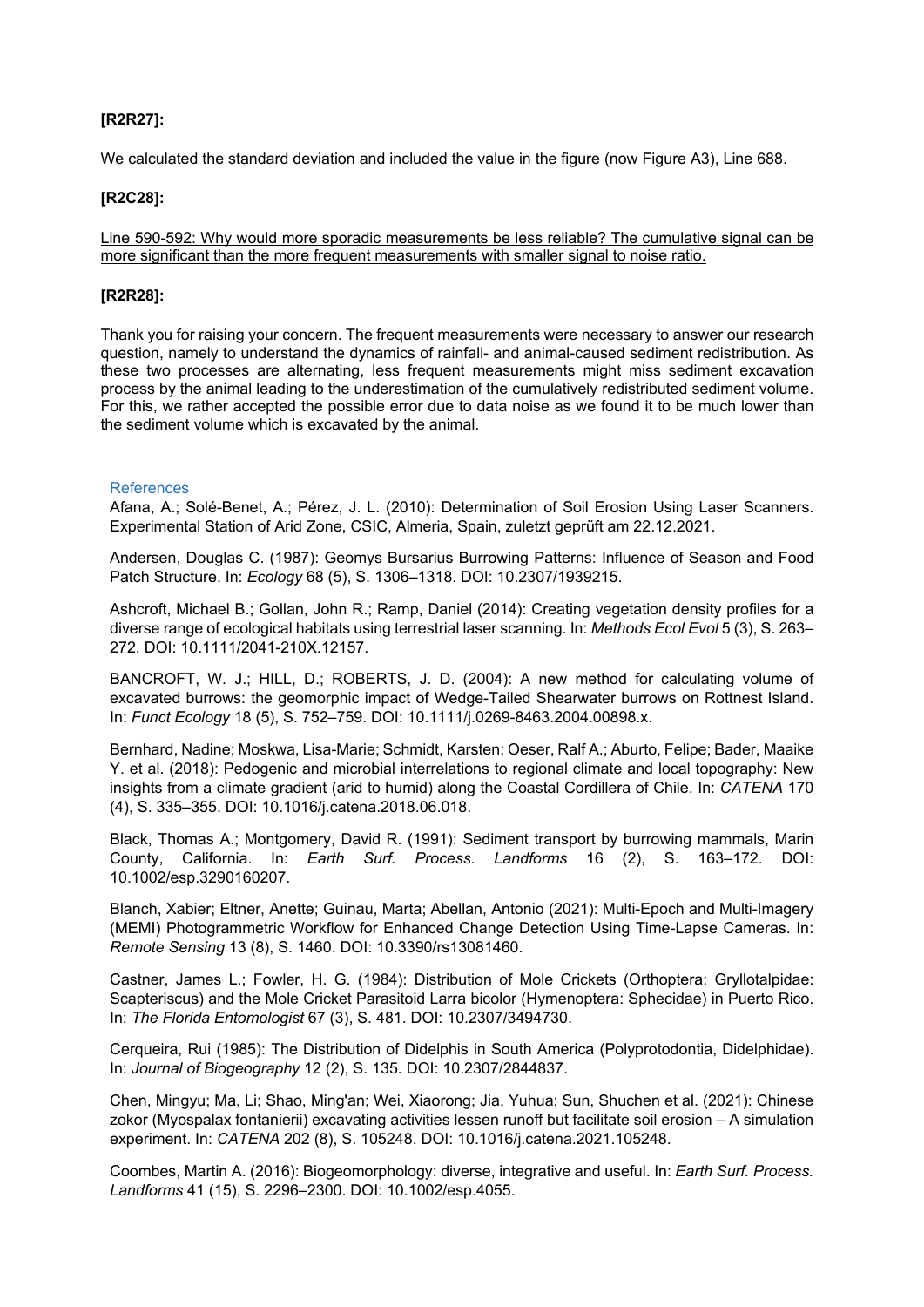Corenblit, Dov; Corbara, Bruno; Steiger, Johannes (2021): Biogeomorphological eco-evolutionary feedback between life and geomorphology: a theoretical framework using fossorial mammals. In: *Die Naturwissenschaften* 108 (6), S. 55. DOI: 10.1007/s00114-021-01760-y.

Eitel, Jan U.H.; Williams, C. Jason; Vierling, Lee A.; Al-Hamdan, Osama Z.; Pierson, Frederick B. (2011): Suitability of terrestrial laser scanning for studying surface roughness effects on concentrated flow erosion processes in rangelands. In: *CATENA* 87 (3), S. 398–407. DOI: 10.1016/j.catena.2011.07.009.

Eltner, A.; Mulsow, C.; Maas, H.-G. (2013): QUANTITATIVE MEASUREMENT OF SOIL EROSION FROM TLS AND UAV DATA. In: *Int. Arch. Photogramm. Remote Sens. Spatial Inf. Sci.* XL-1/W2, S. 119–124. DOI: 10.5194/isprsarchives-XL-1-W2-119-2013.

Eltner, A.; Schneider, D.; Maas, H.-G. (2016a): INTEGRATED PROCESSING OF HIGH RESOLUTION TOPOGRAPHIC DATA FOR SOIL EROSION ASSESSMENT CONSIDERING DATA ACQUISITION SCHEMES AND SURFACE PROPERTIES. In: *Int. Arch. Photogramm. Remote Sens. Spatial Inf. Sci.*  XLI-B5, S. 813–819. DOI: 10.5194/isprsarchives-XLI-B5-813-2016.

Eltner, Anette; Kaiser, Andreas; Abellan, Antonio; Schindewolf, Marcus (2017): Time lapse structurefrom-motion photogrammetry for continuous geomorphic monitoring. In: *Earth Surf. Process. Landforms*  42 (14), S. 2240–2253. DOI: 10.1002/esp.4178.

Eltner, Anette; Kaiser, Andreas; Castillo, Carlos; Rock, Gilles; Neugirg, Fabian; Abellán, Antonio (2016b): Image-based surface reconstruction in geomorphometry – merits, limits and developments. In: *Earth Surf. Dynam.* 4 (2), S. 359–389. DOI: 10.5194/esurf-4-359-2016.

Gabet, Emmanuel J.; Reichman, O. J.; Seabloom, Eric W. (2003): The Effects of Bioturbation on Soil Processes and Sediment Transport. In: *Annu. Rev. Earth Planet. Sci.* 31 (1), S. 249–273. DOI: 10.1146/annurev.earth.31.100901.141314.

Galland, Olivier; Bertelsen, Håvard S.; Guldstrand, Frank; Girod, Luc; Johannessen, Rikke F.; Bjugger, Fanny et al. (2016): Application of open-source photogrammetric software MicMac for monitoring surface deformation in laboratory models. In: *J. Geophys. Res. Solid Earth* 121 (4), S. 2852–2872. DOI: 10.1002/2015JB012564.

Grigusova, Paulina; Larsen, Annegret; Achilles, Sebastian; Klug, Alexander; Fischer, Robin; Kraus, Diana et al. (2021): Area-Wide Prediction of Vertebrate and Invertebrate Hole Density and Depth across a Climate Gradient in Chile Based on UAV and Machine Learning. In: *Drones* 5 (3), S. 86. DOI: 10.3390/drones5030086.

Hakonson, T. E. (1999): The Effects of Pocket Gopher Burrowing on Water Balance and Erosion from Landfill Covers. In: *J. environ. qual.* 28 (2), S. 659–665. DOI: 10.2134/jeq1999.00472425002800020033x.

Hall, Kevin; Boelhouwers, Jan; Driscoll, Kevin (1999): Animals as Erosion Agents in the Alpine Zone: Some Data and Observations from Canada, Lesotho, and Tibet. In: *Arctic, Antarctic, and Alpine Research* 31 (4), S. 436–446. DOI: 10.1080/15230430.1999.12003328.

Hancock, Greg; Lowry, John (2021): Quantifying the influence of rainfall, vegetation and animals on soil erosion and hillslope connectivity in the monsoonal tropics of northern Australia. In: *Earth Surf. Process. Landforms* 46 (10), S. 2110–2123. DOI: 10.1002/esp.5147.

Hänsel, Phoebe; Schindewolf, Marcus; Eltner, Anette; Kaiser, Andreas; Schmidt, Jürgen (2016): Feasibility of High-Resolution Soil Erosion Measurements by Means of Rainfall Simulations and SfM Photogrammetry. In: *Hydrology* 3 (4), S. 38. DOI: 10.3390/hydrology3040038.

Hazelhoff, L.; van Hoof, P.; Imeson, A. C.; Kwaad, F. J. P. M. (1981): The exposure of forest soil to erosion by earthworms. In: *Earth Surf. Process. Landforms* 6 (3-4), S. 235–250. DOI: 10.1002/esp.3290060305.

Herbst, M.; Bennett, N. C. (2006): Burrow architecture and burrowing dynamics of the endangered Namaqua dune mole rat (Bathyergus janetta ) (Rodentia: Bathyergidae). In: *Journal of Zoology* 270 (3), S. 420–428. DOI: 10.1111/j.1469-7998.2006.00151.x.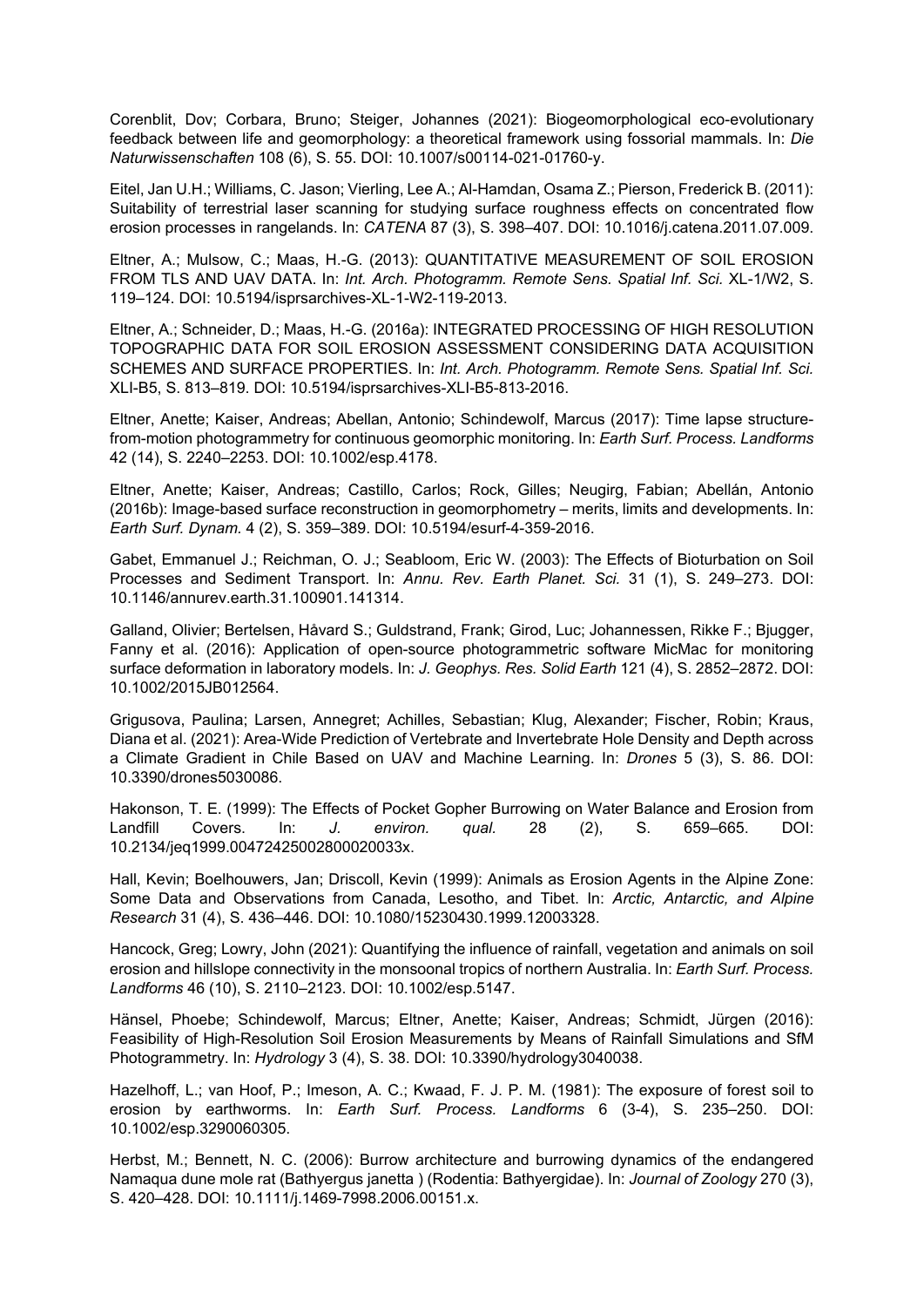Horn, B.K.P. (1981): Hill shading and the reflectance map. In: *Proc. IEEE* 69 (1), S. 14–47. DOI: 10.1109/PROC.1981.11918.

Imeson, A. C. (1977): Splash erosion, animal activity and sediment supply in a small forested Luxembourg catchment. In: *Earth Surf. Process. Landforms* 2 (2-3), S. 153–160. DOI: 10.1002/esp.3290020207.

Imeson, A. C.; Kwaad, F. J. P. M. (1976): Some Effects of Burrowing Animals on Slope Processes in the Luxembourg Ardennes. In: *Geografiska Annaler: Series A, Physical Geography* 58 (4), S. 317–328. DOI: 10.1080/04353676.1976.11879941.

Iserloh, T.; Ries, J. B.; Arnáez, J.; Boix-Fayos, C.; Butzen, V.; Cerdà, A. et al. (2013): European small portable rainfall simulators: A comparison of rainfall characteristics. In: *CATENA* 110 (2), S. 100–112. DOI: 10.1016/j.catena.2013.05.013.

James, M. R.; Robson, S. (2014): Sequential digital elevation models of active lava flows from groundbased stereo time-lapse imagery. In: *ISPRS Journal of Photogrammetry and Remote Sensing* 97 (3), S. 160–170. DOI: 10.1016/j.isprsjprs.2014.08.011.

Jimenez, J. E.; Feinsinger, P.; Jaksi, F. M. (1992): Spatiotemporal Patterns of an Irruption and Decline of Small Mammals in Northcentral Chile. In: *Journal of Mammalogy* 73 (2), S. 356–364. DOI: 10.2307/1382070.

Jones, Clive G.; Gutiérrez, Jorge L.; Byers, James E.; Crooks, Jeffrey A.; Lambrinos, John G.; Talley, Theresa S. (2010): A framework for understanding physical ecosystem engineering by organisms. In: *Oikos* 119 (12), S. 1862–1869. DOI: 10.1111/j.1600-0706.2010.18782.x.

Kaiser, Andreas; Neugirg, Fabian; Rock, Gilles; Müller, Christoph; Haas, Florian; Ries, Johannes; Schmidt, Jürgen (2014): Small-Scale Surface Reconstruction and Volume Calculation of Soil Erosion in Complex Moroccan Gully Morphology Using Structure from Motion. In: *Remote Sensing* 6 (8), S. 7050– 7080. DOI: 10.3390/rs6087050.

Kinlaw, A.; Grasmueck, M. (2012): Evidence for and geomorphologic consequences of a reptilian ecosystem engineer: The burrowing cascade initiated by the Gopher Tortoise. In: *Geomorphology* 157- 158 (4), S. 108–121. DOI: 10.1016/j.geomorph.2011.06.030.

Kromer, Ryan; Walton, Gabe; Gray, Brian; Lato, Matt; Group, Robert (2019): Development and Optimization of an Automated Fixed-Location Time Lapse Photogrammetric Rock Slope Monitoring System. In: *Remote Sensing* 11 (16), S. 1890. DOI: 10.3390/rs11161890.

Kukko, Antero; Hyyppä, Juha (2009): Small-footprint Laser Scanning Simulator for System Validation, Error Assessment, and Algorithm Development. In: *photogramm eng remote sensing* 75 (10), S. 1177– 1189. DOI: 10.14358/PERS.75.10.1177.

Larsen, A.; Nardin, W.; Lageweg, W. I.; Bätz, N. (2021): Biogeomorphology, quo vadis? On processes, time, and space in biogeomorphology. In: *Earth Surf. Process. Landforms* 46 (1), S. 12–23. DOI: 10.1002/esp.5016.

Le Hir, P.; Monbet, Y.; Orvain, F. (2007): Sediment erodability in sediment transport modelling: Can we account for biota effects? In: *Continental Shelf Research* 27 (8), S. 1116–1142. DOI: 10.1016/j.csr.2005.11.016.

Lehnert, Lukas W.; Thies, Boris; Trachte, Katja; Achilles, Sebastian; Osses, Pablo; Baumann, Karen et al. (2018): A Case Study on Fog/Low Stratus Occurrence at Las Lomitas, Atacama Desert (Chile) as a Water Source for Biological Soil Crusts. In: *Aerosol Air Qual. Res.* 18 (1), S. 254–269. DOI: 10.4209/aaqr.2017.01.0021.

Li, Guorong; Li, Xilai; Li, Jinfang; Chen, Wenting; Zhu, Haili; Zhao, Jianyun; Hu, Xiasong (2019a): Influences of Plateau Zokor Burrowing on Soil Erosion and Nutrient Loss in Alpine Meadows in the Yellow River Source Zone of West China. In: *Water* 11 (11), S. 2258. DOI: 10.3390/w11112258.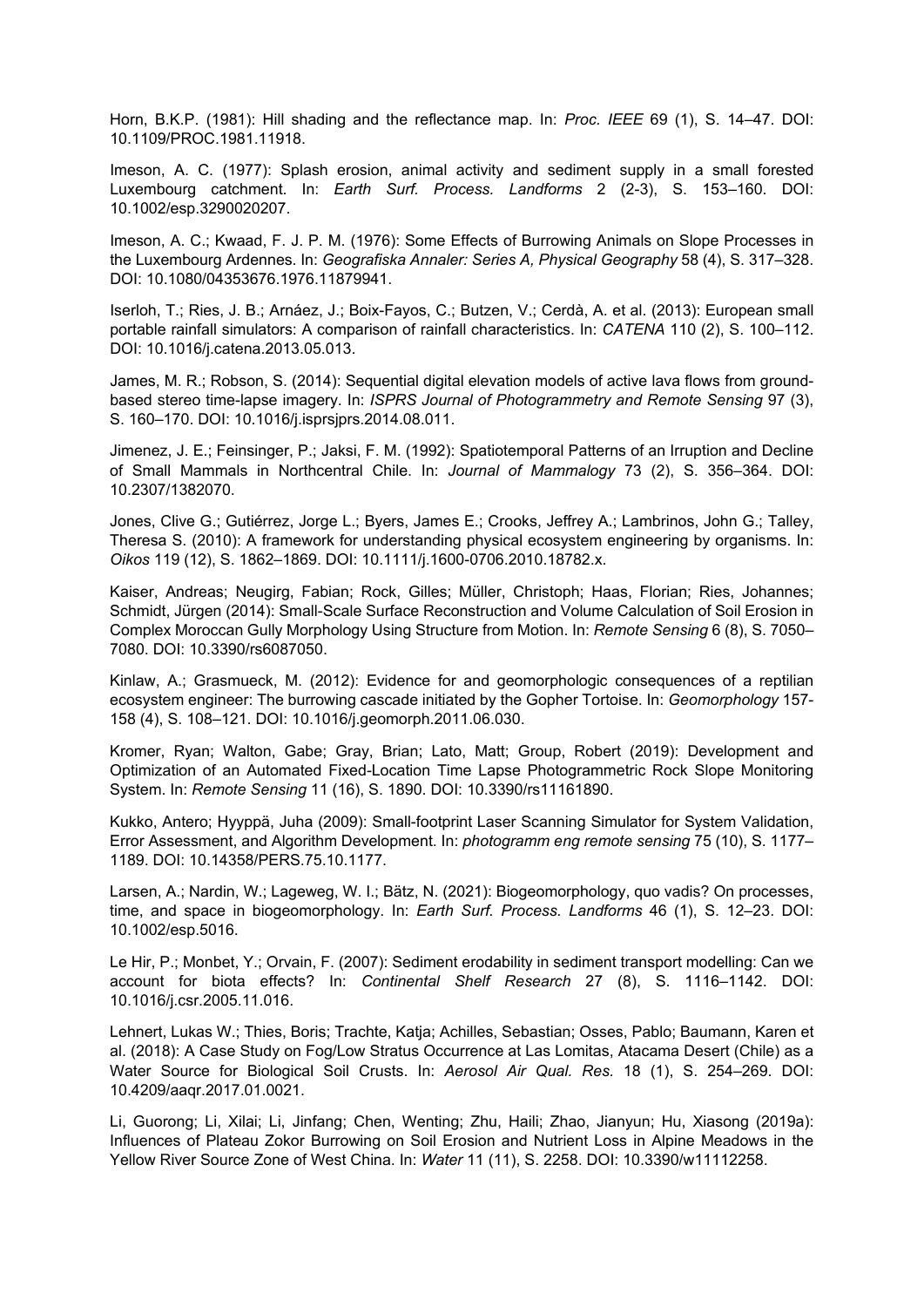Li, Larry (2014): Time-of-Flight Camera – An Introduction. Technical White Paper. Hg. v. Texas Instruments. Online verfügbar unter https://www.ti.com/lit/wp/sloa190b/sloa190b.pdf, zuletzt geprüft am 22.12.2021.

Li, T. C.; Shao, M. A.; Jia, Y. H.; Jia, X. X.; Huang, L. M.; Gan, M. (2019b): Small‐scale observation on the effects of burrowing activities of ants on soil hydraulic processes. In: *Eur J Soil Sci* 70 (2), S. 236– 244. DOI: 10.1111/ejss.12748.

Li, Tongchuan; Jia, Yuhua; Shao, Ming'an; Shen, Nan (2019c): Camponotus japonicus burrowing activities exacerbate soil erosion on bare slopes. In: *Geoderma* 348 (4), S. 158–167. DOI: 10.1016/j.geoderma.2019.04.035.

Li, Tongchuan; Shao, Ming'an; Jia, Yuhua; Jia, Xiaoxu; Huang, Laiming (2018): Small-scale observation on the effects of the burrowing activities of mole crickets on soil erosion and hydrologic processes. In: *Agriculture, Ecosystems & Environment* 261 (4), S. 136–143. DOI: 10.1016/j.agee.2018.04.010.

Longoni, Laura; Papini, Monica; Brambilla, Davide; Barazzetti, Luigi; Roncoroni, Fabio; Scaioni, Marco; Ivanov, Vladislav (2016): Monitoring Riverbank Erosion in Mountain Catchments Using Terrestrial Laser Scanning. In: *Remote Sensing* 8 (3), S. 241. DOI: 10.3390/rs8030241.

MALLALIEU, JOSEPH; CARRIVICK, JONATHAN L.; QUINCEY, DUNCAN J.; SMITH, MARK W.; JAMES, WILLIAM H.M. (2017): An integrated Structure-from-Motion and time-lapse technique for quantifying ice-margin dynamics. In: *J. Glaciol.* 63 (242), S. 937–949. DOI: 10.1017/jog.2017.48.

Meysman, Filip J. R.; Boudreau, Bernard P.; Middelburg, Jack J. (2003): Relations between local, nonlocal, discrete and continuous models of bioturbation. In: *Journal of Marine Research* 61 (3), S. 391– 410. DOI: 10.1357/002224003322201241.

Morris, Rowena H.; Buckman, Solomon; Connelly, Paul; Dragovich, Deirdre; Ostendorf, Bertram; and Bradstock, Ross A. (2011): The dirt on assessing post-fire erosion in the Mount Lofty Ranges: comparing methods.

Muñoz-Pedreros, Andrés; Yáñez, José; Norambuena, Heraldo V.; Zúñiga, Alfredo (2018): Diet, dietary selectivity and density of South American grey fox, Lycalopex griseus, in Central Chile. In: *Integrative zoology* 13 (1), S. 46–57. DOI: 10.1111/1749-4877.12260.

Nasermoaddeli, M. B.; Pasche, E. (2008): Application of terrestrial 3D scanner in quantification of the riverbank erosion and deposition. Institute of river and coastal engineering, Technical university Hamburg-Harburg, Hamburg,. Online verfügbar unter https://www.tuhh.de/t3resources/wb/Publikationen/MA-

Veroeffentlichungen/nasermoaddelli/riverflow2008.pdf, zuletzt geprüft am 22.12.2021.

Pang, Xiao Pan; Guo, Zheng Gang (2017): Plateau pika disturbances alter plant productivity and soil nutrients in alpine meadows of the Qinghai-Tibetan Plateau, China. In: *Rangel. J.* 39 (2), S. 133. DOI: 10.1071/RJ16093.

Reichman, O. J.; Seabloom, Eric W. (2002): The role of pocket gophers as subterranean ecosystem engineers. In: *Trends in Ecology & Evolution* 17 (1), S. 44–49. DOI: 10.1016/S0169-5347(01)02329-1.

Richards, Paul J.; Humphreys, Geoff S. (2010): Burial and turbulent transport by bioturbation: a 27-year experiment in southeast Australia. In: *Earth Surf. Process. Landforms* 21 (2), n/a-n/a. DOI: 10.1002/esp.2007.

Ridd, Peter V. (1996): Flow Through Animal Burrows in Mangrove Creeks. In: *Estuarine, Coastal and Shelf Science* 43 (5), S. 617–625. DOI: 10.1006/ecss.1996.0091.

Romañach, Stephanie S.; Reichman, O. J.; Seabloom, E. W. (2005): Seasonal influences on burrowing activity of a subterranean rodent, Thomomys bottae. In: *Journal of Zoology* 266 (3), S. 319–325. DOI: 10.1017/S0952836905006941.